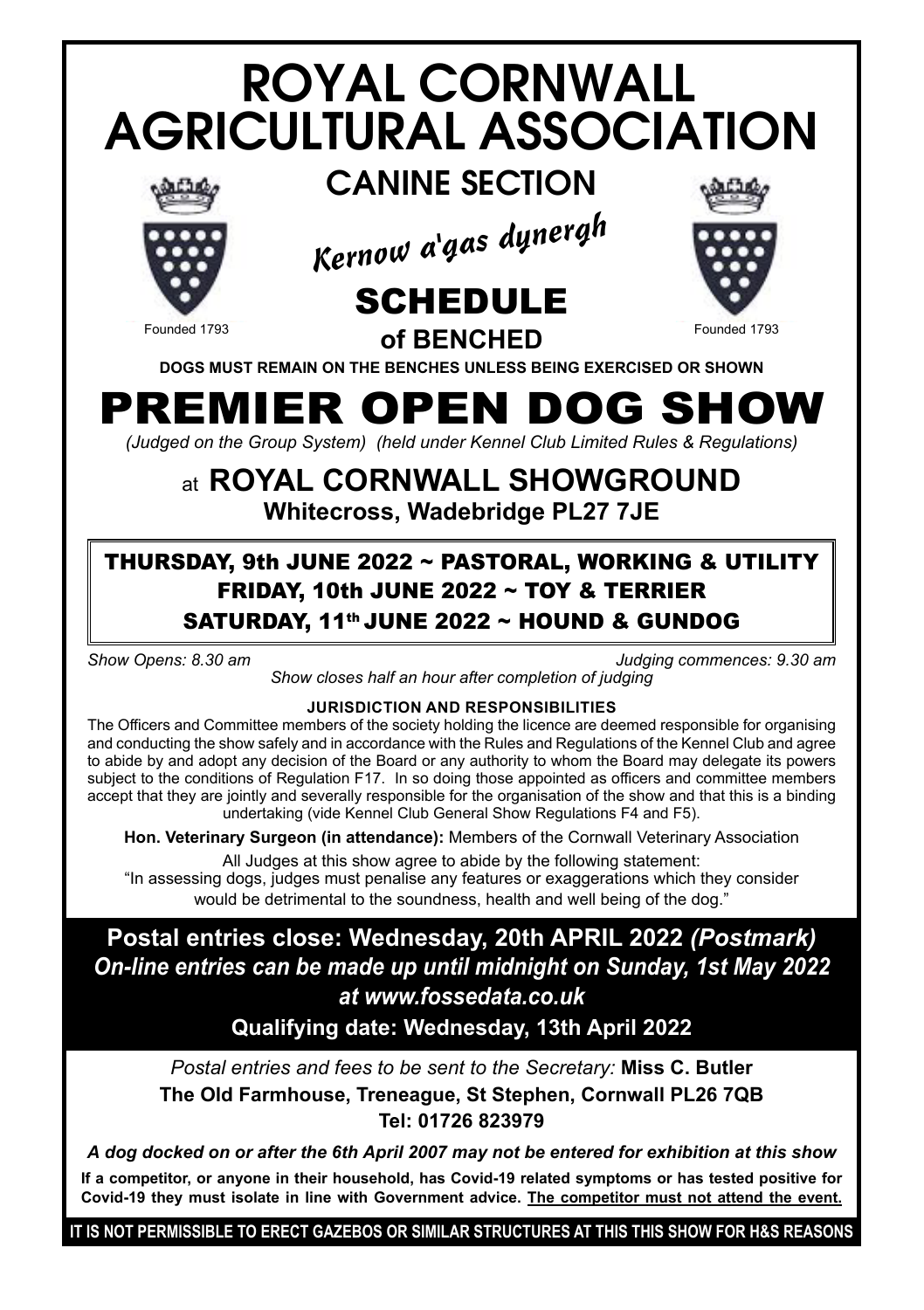#### KENNEL CLUB REGULATION (F(1) 3.80 4c

**NO PERSON MAY INTERFERE IN ANY WAY WITH THE BENCHING AS ERECTED IN ACCORDANCE WITH THIS REGULATION AND IN PARTICULAR WITH THE PARTITIONS AS ERECTED BETWEEN ONE PEN AND ANOTHER MUST NOT BE REMOVED**

**If this Regulation is contravened the Committee reserve the right to refuse entries at further Shows from offenders see: Show Rules & Regulations 4**

### **• EXHIBITORS PLEASE NOTE •**

**JUDGING WILL COMMENCE AT 9.30 AM prompt**

**EXHIBITORS are advised to make an early start in order to reach the Showground in time to enable judging to start at 9.30 am each day, as traffic is always very heavy**

### FREE CAR PARKING

### **• CARAVANS •**

EXHIBITORS wishing to use the CARAVAN PARK on the Showground are advised to contact the Main Show Secretary as soon as possible:

**C.P. Riddle Esq. (R.C.A.A. Secretary) The Showground, Whitecross, Wadebridge, Cornwall PL12 7JE**

## THE DATES FOR JUDGING IN THE YEAR 2023

**THURSDAY 8th JUNE 2023 ~ HOUND & GUNDOG** FRIDAY 9th JUNE 2023 ~ PASTORAL, WORKING, UTILITY SATURDAY 10th JUNE 2023 ~ TOY & TERRIER **PAT SUI UUIL 2020 TAUTUMAL** 

**The Canine Section does not have a separate catalogue, only full RCAA catalogues can be purchased by exhibitors.**

**These will be available each day inside the Show entrances.**

### **DOGS IN VEHICLES ON HOT DAYS**

**Your dog is vulnerable and AT RISK if left in a vehicle in high temperatures and even on days considered as slightly warm. Please take care of your dog. If your dog is found to be at risk, forcible entry to your vehicle may be necessary without liability for any damage caused.**

**your dog is found to be at risk, forcible entry to your vehicle may be necessary** 

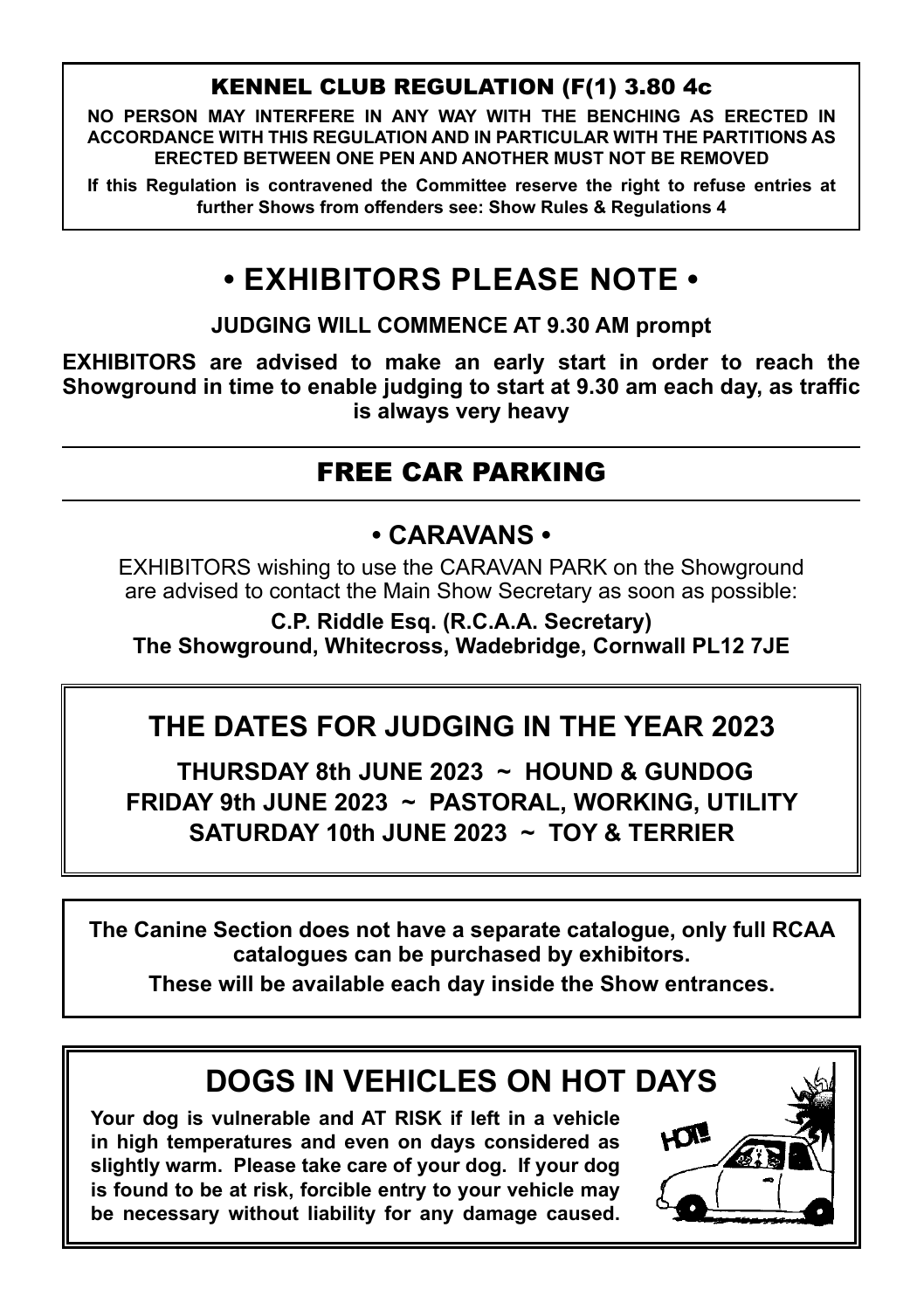## ROYAL CORNWALL AGRICULTURAL ASSOCIATION

### **DOG SECTION COMMITTEE**

**Chairman/Show Manager:** Ms L. Dunstan Blossom Hill Cottage, Vogue Beloth, Illogan, Redruth, Cornwall

**Secretary:** Miss C. Butler The Old Farmhouse, Treneague, St Stephen, Cornwall PL26 7QB

> **Treasurer:** Mr P. Julian Lanyons, Coombe, St Austell, Cornwall

> > **Cup Steward:** Miss C. Butler

**Committee:** Mrs P. Julian, Mr J. Waterhouse

#### **• FEES •**

| <b>First Entry:</b>         | £8.00 per dog each day                                                                                                                                                                                                             |
|-----------------------------|------------------------------------------------------------------------------------------------------------------------------------------------------------------------------------------------------------------------------------|
| <b>Subsequent Entries:</b>  | £2.50 per class with same dog                                                                                                                                                                                                      |
| <b>Brace/Team:</b>          | £2.50 per Brace/Team                                                                                                                                                                                                               |
| <b>Not for Competition:</b> | £5.00 per dog (Dogs must be KC registered, over 4 months of<br>age and accompanying a dog entered for competition. Full details<br>must be given on the entry form. Dogs entered NFC do NOT<br>count for number of passes issued.) |

*Cheques/Postal Orders payable to:*

**ROYAL CORNWALL AGRICULTURAL ASSOCIATION** *(DO NOT abbreviate payee)*

**No entries will be accepted without the correct fee**

*(£10.00 will be charged for dishonoured cheques)*

#### **• PASSES •**

**1 dog entered** *(including one dog in partnership)* **= 1 Pass**

**3 + dogs entered = 2 Passes**

**Ring/Bench numbers will be found under your address on the front of the envelope containing your pass to the Showground**

Exhibitors and their friends are invited to become members of the Royal Cornwall Agricultural Association. Membership entitles them to entry to the show on all three days, free car park, and use of the Members Pavilion, Restaurant and Bar and Cloakrooms. **MEMBERSHIP FEES: For more information, ring: 01208 812183**

### TOY EXHIBITORS PLEASE NOTE: CAGES ARE NOT BEING PROVIDED AT THE SHOW WITH THE BENCHING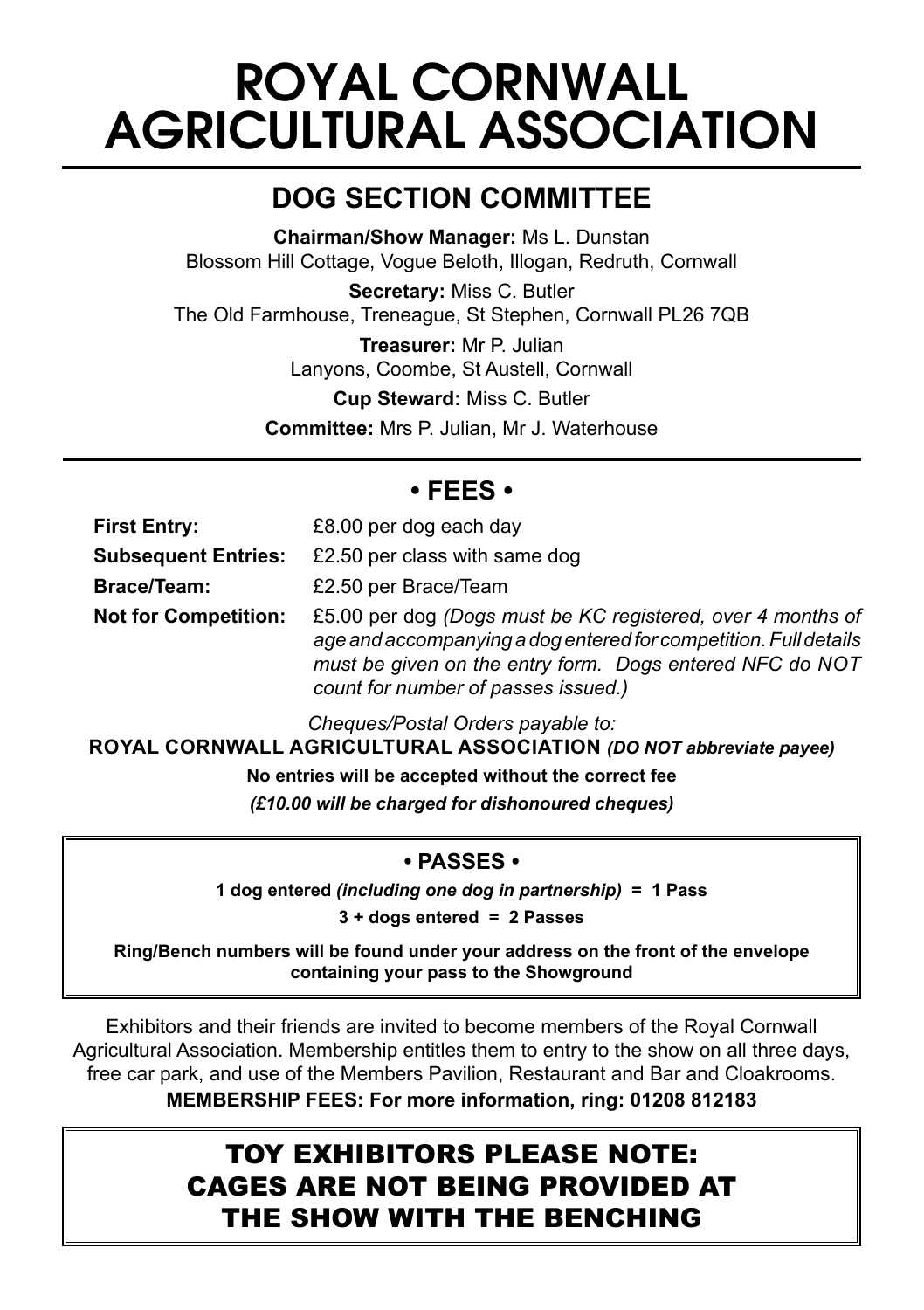

### **• ROSETTES •**

*R.C.A.A. Canine Section present rosettes for*



**Best in Show • Reserve Best in Show Best Puppy in Show • Reserve Best Puppy in Show 1st - 4th in each Group • 1st - 4th in each Puppy Group Best Veteran in Show • Reserve Best Veteran in Show Best of Breed • Best Puppy in Breed Best NSC in each Group • Best NSC Puppy in each Group Best Veteran in Group • 1st - Reserve in each Class**

*Best Veteran in Show will be selected from the winners of the AV Veteran class in each Group*

### **• PRIZE MONEY •**

*R.C.A.A. present prize money for*

**Best in Show £50.00 ~ Reserve Best in Show £25.00 Best Puppy in Show £50.00 ~ Reserve Best Puppy in Show £25.00 Group Winners £5.00 ~ Puppy Group Winners £5.00 Best Veteran in Show £10.00**

### **• CUPS & TROPHIES •**

| R.C.A.A. 1 | Best in Show         | The Maisie Salter Trophy |
|------------|----------------------|--------------------------|
| R.C.A.A. 2 | Reserve Best in Show | Eglosros Cup             |
| R.C.A.A. 3 | Best Puppy in Show   | St Minver House Trophy   |
| R.C.A.A. 4 | Best Veteran in Show | Penvose Memorial Trophy  |

Group winners, Best Puppy in Group and Best Veteran class winners from Day 1 and Day 2, will be given entry tickets so they may return to complete for Best in Show, Best Puppy in Show and Best Veteran in Show on Day 3 (Saturday)

### **ALLOW YOURSELF PLENTY OF TIME FOR TRAVELLING**

### **JUDGING WILL COMMENCE AT 9.30 AM PROMPT, OR AS INDICATED**

Your ring number will be found under your address on the front of the envelope containing your pass to the Showground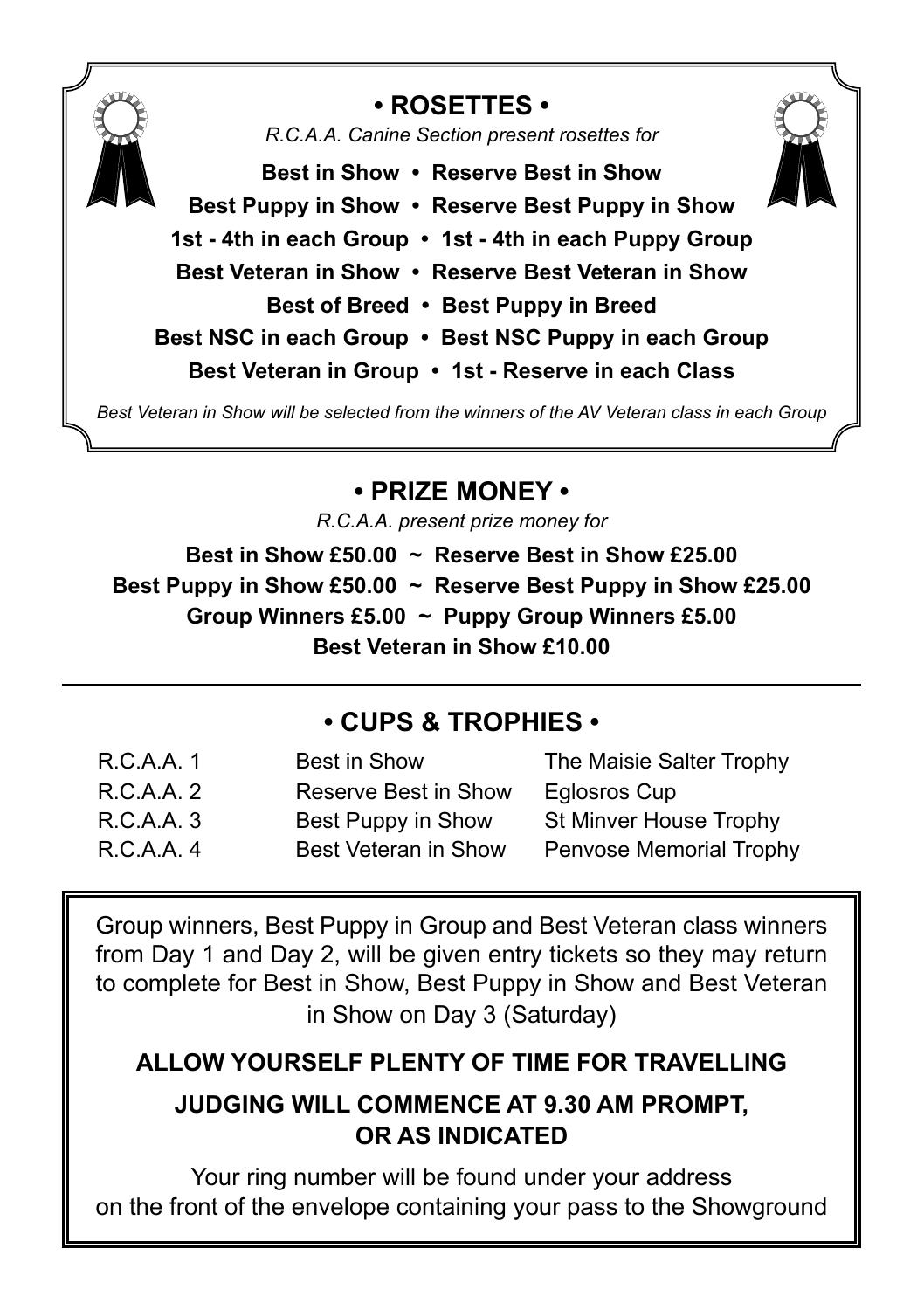### • PROBABLE ORDER OF JUDGING •

#### DAY 1  $\sim$  THURSDAY, 9th JUNE 2022 (PASTORAL, WORKING & UTILITY)

- **RING 1 9.30 am:** AV Pastoral Veteran, Australian Shepherd, Bearded Collie, Border Collie, Collie (Rough), German Shepherd Dog, Hungarian Puli, Pyrenean Mountain Dog, Samoyed, Welsh Corgi (Cardigan), Welsh Corgi (Pembroke), AVNSC Pastoral, AV Pastoral, AV Imported Breed Register Pastoral, AV Pastoral Open Stakes, Pastoral Group, Pastoral Puppy Group.
- **RING 2 9.30 am:** AV Working Veteran, Bouvier des Flandres, Boxer, Canadian Eskimo Dog, Dobermann, Dogue de Bordeaux, Great Dane, Leonberger, Newfoundland, Rottweiler, St Bernard, AVNSC Working, AV Working, AV Imported Breed Register Working, AV Working Open Stakes, Working Group, Working Puppy Group.
- **RING 3 9.30 am:** Briard, Finnish Lapphund, Old English Sheepdog, Polish Lowland Sheepdog, Shetland Sheepdog, Swedish Vallhund, Alaskan Malamute, Bernese Mountain Dog, Siberian Husky.
- **RING 4 9.30 am:** AV Utility Veteran, Dalmatian, Bulldog, Chow Chow, French Bulldog, German Spitz (Mittel), Japanese Spitz, Keeshond, Miniature Schnauzer, Poodle (Miniature), Poodle (Standard), Poodle (Toy), Shar Pei, Shih Tzu, Tibetan Spaniel, Tibetan Terrier, AVNSC Utility, AV Utility, AV Imported Breed Register Utility, AV Utility Open Stakes, Utility Group, Utility Puppy Group.

#### DAY 2 ~ FRIDAY, 10th JUNE 2022 (TOY & TERRIER)

- **RING 1 9.30 am:** AV Toy Veteran, Border Terrier, Affenpinscher, Bichon Frisé, Cavalier King Charles Spaniel, Chihuahua (Long Coat), Chihuahua (Smooth Coat), Chinese Crested, English Toy Terrier (Black & Tan), Italian Greyhound, Japanese Chin, King Charles Spaniel, Miniature Pinscher, Papillon, Pekingese, Pomeranian, Pug, Yorkshire Terrier, AVNSC Toy, AV Toy, AV Imported Breed Register Toy, AV Toy Open Stakes, Toy Group, Toy Puppy Group.
- **RING 2 9.30 am:** AV Terrier Veteran, Airedale Terrier, Bedlington Terrier, Bull Terrier, Cairn Terrier, Cesky Terrier, Dandie Dinmont Terrier, Fox Terrier (Smooth), Fox Terrier (Wire), Jack Russell Terrier, Kerry Blue Terrier, Manchester Terrier, Norfolk Terrier, Parson Russell Terrier, Scottish Terrier, Soft Coated Wheaten Terrier, Staffordshire Bull Terrier, West Highland White Terrier, AVNSC Terrier, AV Terrier, AV Imported Breed Register Terrier, AV Terrier Open Stakes, Terrier Group, Terrier Puppy Group.

#### DAY  $3 \sim$  SATURDAY, 11th JUNE 2022 (HOUND & GUNDOG)

- **RING 1 9.30 am:** AV Hound Veteran, Afghan Hound, Basset Hound, Beagle, Borzoi, Greyhound, Hamiltonstovare, Ibizan Hound, Irish Wolfhound, Pharaoh Hound, Saluki, Whippet, Dachshund (Miniature Smooth-Haired), Dachshund (Long-Haired), Dachshund (Miniature Wire-Haired), Dachshund (Smooth-Haired), Dachshund (Long-Haired), Dachshund (Wire-Haired), AVNSC Hound, AV Hound, AV Imported Breed Register Hound, AV Hound Open Stakes, Hound Group, Hound Puppy Group, Best in Show, Best Puppy in Show, Best Veteran in Show.
- **RING 2 9.30 am:** AV Gundog Veteran, English Setter, German Shorthaired Pointer, Gordon Setter, Hungarian Vizsla, Hungarian Wirehaired Vizsla, Irish Setter, Italian Spinone, Pointer, Retriever (Curly Coated), Retriever (Flat Coated), Retriever (Golden), Retriever (Labrador), Retriever (Nova Scotia Duck Tolling), Spaniel (American Cocker), Spaniel (Clumber), Spaniel (Cocker), Spaniel (English Springer), Spaniel (Sussex), Spaniel (Welsh Springer), Weimaraner, AVNSC Gundog, AV Gundog, AV Imported Breed Register Gundog, AV Gundog Open Stakes, Gundog Group, Gundog Puppy Group.

#### JUDGES WILL TAKE LUNCH BETWEEN 12 NOON & 1.30 PM EACH DAY GROUP JUDGING NOT BEFORE 2.00 PM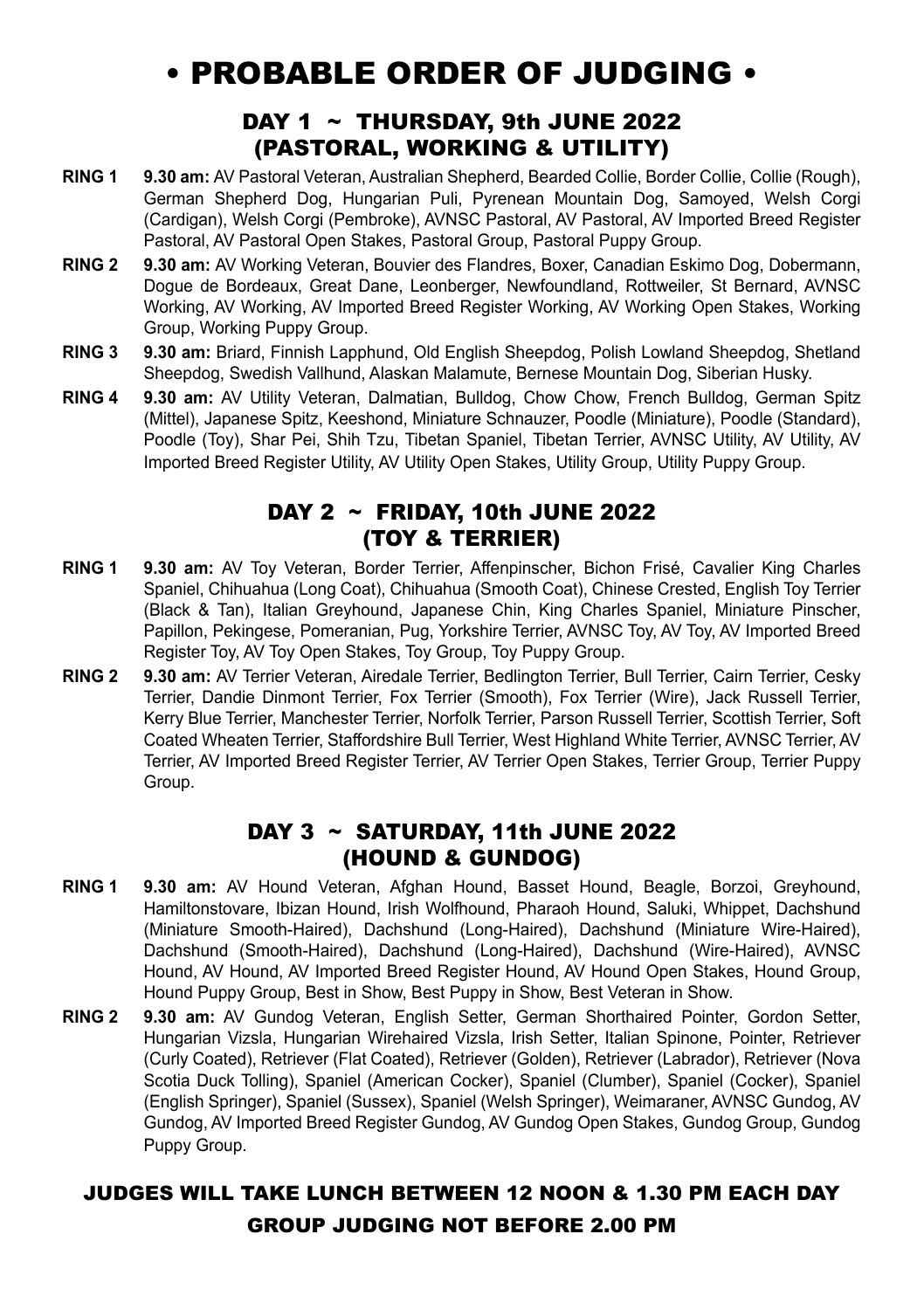### **• CLASSIFICATION •**

*(All classes are for Dog or Bitch unless otherwise stated)*

### DAY 1  $\sim$  THURSDAY, 9th JUNE 2022 PASTORAL, WORKING & UTILITY

#### **PASTORAL GROUP**

| <b>RING 3</b>                                                         |                                                                     | <b>COMMENCING AT 9.30 AM</b>                                                 |
|-----------------------------------------------------------------------|---------------------------------------------------------------------|------------------------------------------------------------------------------|
| <b>BRIARD</b><br>Judge: Miss N. Mackie (Hawksflight)                  | 1. Graduate                                                         | 2. Open                                                                      |
| <b>FINNISH LAPPHUND</b><br>Judge: Miss N. Mackie (Hawksflight)        | 3. Graduate                                                         | 4. Open                                                                      |
| <b>OLD ENGLISH SHEEPDOG</b><br>Judge: Miss N. Mackie (Hawksflight)    | 5. Graduate                                                         | 6. Open                                                                      |
| POLISH LOWLAND SHEEPDOG<br>Judge: Miss N. Mackie (Hawksflight)        | 7. Graduate                                                         | 8. Open                                                                      |
| <b>SHETLAND SHEEPDOG</b><br>Judge: Miss N. Mackie (Hawksflight)       | 9. Puppy Dog<br>10. Post Grad. Dog<br>11. Limit Dog<br>12. Open Dog | 13. Puppy Bitch<br>14. Post Grad, Bitch<br>15. Limit Bitch<br>16. Open Bitch |
| <b>SWEDISH VALLHUND</b><br>Judge: Miss N. Mackie (Hawksflight)        | 17. Post Graduate                                                   | 18. Open                                                                     |
| <b>RING 1</b>                                                         |                                                                     | <b>COMMENCING AT 9.30 AM</b>                                                 |
| <b>AV PASTORAL VETERAN</b><br>Judge: Mr Russell Jones (Quemerford)    | 19. Veteran                                                         |                                                                              |
| <b>AUSTRALIAN SHEPHERD</b><br>Judge: Mr Russell Jones (Quemerford)    | 20. Graduate<br>21. Open Dog                                        | 22. Open Bitch                                                               |
| <b>BEARDED COLLIE</b><br>Judge: Mr Russell Jones (Quemerford)         | 23. Puppy<br>24. Graduate                                           | 25. Open Dog<br>26. Open Bitch                                               |
| <b>BORDER COLLIE</b><br>Judge: Mr Russell Jones (Quemerford)          | 27. Graduate                                                        | 28. Open                                                                     |
| <b>COLLIE (ROUGH)</b><br>Judge: Mr Russell Jones (Quemerford)         | 29. Graduate<br>30. Open Dog                                        | 31. Open Bitch                                                               |
| <b>GERMAN SHEPHERD DOG</b><br>Judge: Mr Russell Jones (Quemerford)    | 32. Graduate                                                        | 33. Open                                                                     |
| <b>HUNGARIAN PULI</b><br>Judge: Mr Russell Jones (Quemerford)         | 34. Graduate                                                        | 35. Open                                                                     |
| PYRENEAN MOUNTAIN DOG<br>Judge: Mr Russell Jones (Quemerford)         | 36. Graduate                                                        | 37. Open                                                                     |
| <b>SAMOYED</b><br>Judge: Mr Russell Jones (Quemerford)                | 38. Graduate<br>39. Open Dog                                        | 40. Open Bitch                                                               |
| <b>WELSH CORGI (CARDIGAN)</b><br>Judge: Mr Russell Jones (Quemerford) | 41. Graduate                                                        | 42. Open                                                                     |
| <b>WELSH CORGI (PEMBROKE)</b><br>Judge: Mr Russell Jones (Quemerford) | 43. Graduate                                                        | 44. Open                                                                     |
| <b>AVNSC PASTORAL</b><br>Judge: Mr Russell Jones (Quemerford)         | 45. Puppy                                                           | 46. Open                                                                     |
| <b>AV PASTORAL</b><br>Judge: Mr Russell Jones (Quemerford)            | 47. Minor Puppy<br>48. Puppy                                        | 49. Brace/Team                                                               |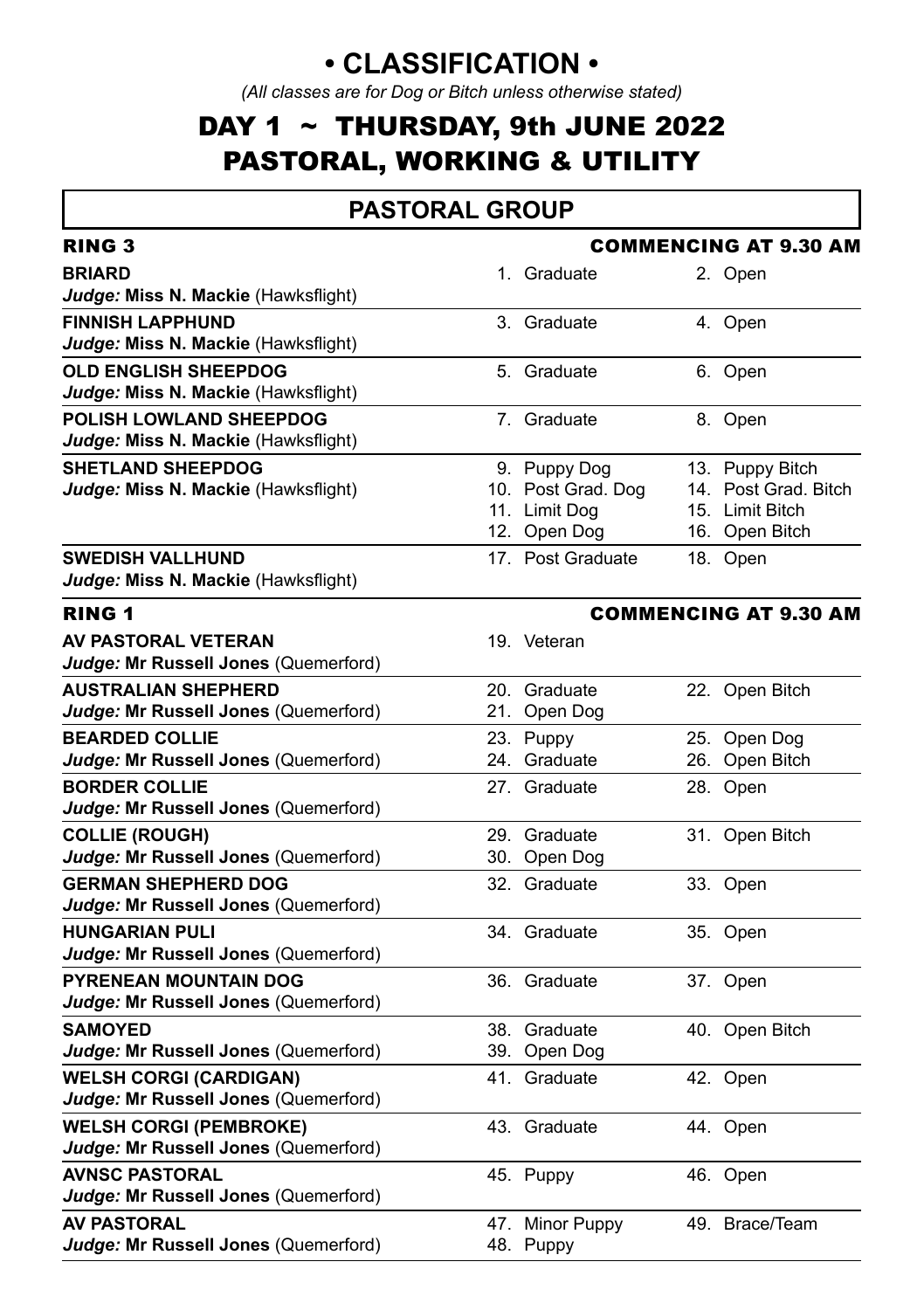*Judge:* **Mr Russell Jones** (Quemerford)

#### **AV PASTORAL OPEN STAKES** 51. Open

*Judge:* **Mr Russell Jones** (Quemerford)

*Prize Money: 1st £10.00; 2nd £6.00; 3rd £4.00; 4th £3.00; 5th £2.00*

#### **PASTORAL GROUP will now be judged by MR RUSSEL JONES (QUEMERFORD)**

#### **WORKING GROUP**

| <b>RING 3</b>                                                       | TO FOLLOW SWEDISH VALLHUND |                 |  |                              |
|---------------------------------------------------------------------|----------------------------|-----------------|--|------------------------------|
| <b>ALASKAN MALAMUTE</b>                                             |                            | 52. Graduate    |  | 54. Open Bitch               |
| Judge: Miss N. Mackie (Hawksflight)                                 |                            | 53. Open Dog    |  |                              |
| <b>BERNESE MOUNTAIN DOG</b>                                         |                            | 55. Graduate    |  | 56. Open                     |
| Judge: Miss N. Mackie (Hawksflight)                                 |                            |                 |  |                              |
| <b>SIBERIAN HUSKY</b>                                               |                            | 57. Graduate    |  | 59. Open Bitch               |
| Judge: Miss N. Mackie (Hawksflight)                                 |                            | 58. Open Dog    |  |                              |
| <b>RING 2</b>                                                       |                            |                 |  | <b>COMMENCING AT 9.30 AM</b> |
| AV WORKING VETERAN                                                  |                            | 60. Veteran     |  |                              |
| Judge: Mrs C. John (Cristakell)                                     |                            |                 |  |                              |
| <b>BOUVIER DES FLANDRES</b><br>Judge: Mrs C. John (Cristakell)      |                            | 61. Graduate    |  | 62. Open                     |
| <b>BOXER</b>                                                        |                            | 63. Puppy       |  | 65. Open Dog                 |
| Judge: Mrs C. John (Cristakell)                                     |                            | 64. Graduate    |  | 66. Open Bitch               |
| <b>CANADIAN ESKIMO DOG</b>                                          |                            | 67. Graduate    |  | 68. Open                     |
| Judge: Mrs C. John (Cristakell)                                     |                            |                 |  |                              |
| <b>DOBERMANN</b>                                                    |                            | 69. Graduate    |  | 71. Open Bitch               |
| Judge: Mrs C. John (Cristakell)                                     |                            | 70. Open Dog    |  |                              |
| <b>DOGUE DE BORDEAUX</b>                                            |                            | 72. Graduate    |  | 73. Open                     |
| Judge: Mrs C. John (Cristakell)                                     |                            |                 |  |                              |
| <b>GREAT DANE</b>                                                   |                            | 74. Novice      |  | 76. Open                     |
| Judge: Mrs C. John (Cristakell)                                     |                            | 75. Graduate    |  |                              |
| <b>LEONBERGER</b>                                                   |                            | 77. Graduate    |  | 78. Open                     |
| Judge: Mrs C. John (Cristakell)                                     |                            |                 |  |                              |
| <b>NEWFOUNDLAND</b>                                                 |                            | 79. Graduate    |  | 80. Open                     |
| Judge: Mrs C. John (Cristakell)                                     |                            |                 |  |                              |
| <b>ROTTWEILER</b>                                                   |                            | 81. Graduate    |  | 82. Open                     |
| Judge: Mrs C. John (Cristakell)                                     |                            |                 |  |                              |
| <b>ST BERNARD</b><br>Judge: Mrs C. John (Cristakell)                |                            | 83. Graduate    |  | 84. Open                     |
| <b>AVNSC WORKING</b>                                                |                            |                 |  |                              |
| Judge: Mrs C. John (Cristakell)                                     |                            | 85. Puppy       |  | 86. Open                     |
| <b>AV WORKING</b>                                                   |                            | 87. Minor Puppy |  | 89. Brace/Team               |
| Judge: Mrs C. John (Cristakell)                                     |                            | 88. Puppy       |  |                              |
| AV IMPORTED BREED REGISTER WORKING                                  |                            | 90. Open        |  |                              |
| Judge: Mrs C. John (Cristakell)                                     |                            |                 |  |                              |
| AV WORKING OPEN STAKES                                              |                            | 91. Open        |  |                              |
| Judge: Mrs C. John (Cristakell)                                     |                            |                 |  |                              |
| Prize Money: 1st £10.00; 2nd £6.00; 3rd £4.00; 4th £3.00; 5th £2.00 |                            |                 |  |                              |

**WORKING GROUP will now be judged by Mrs C. John (CRISTAKELL)**

50. Open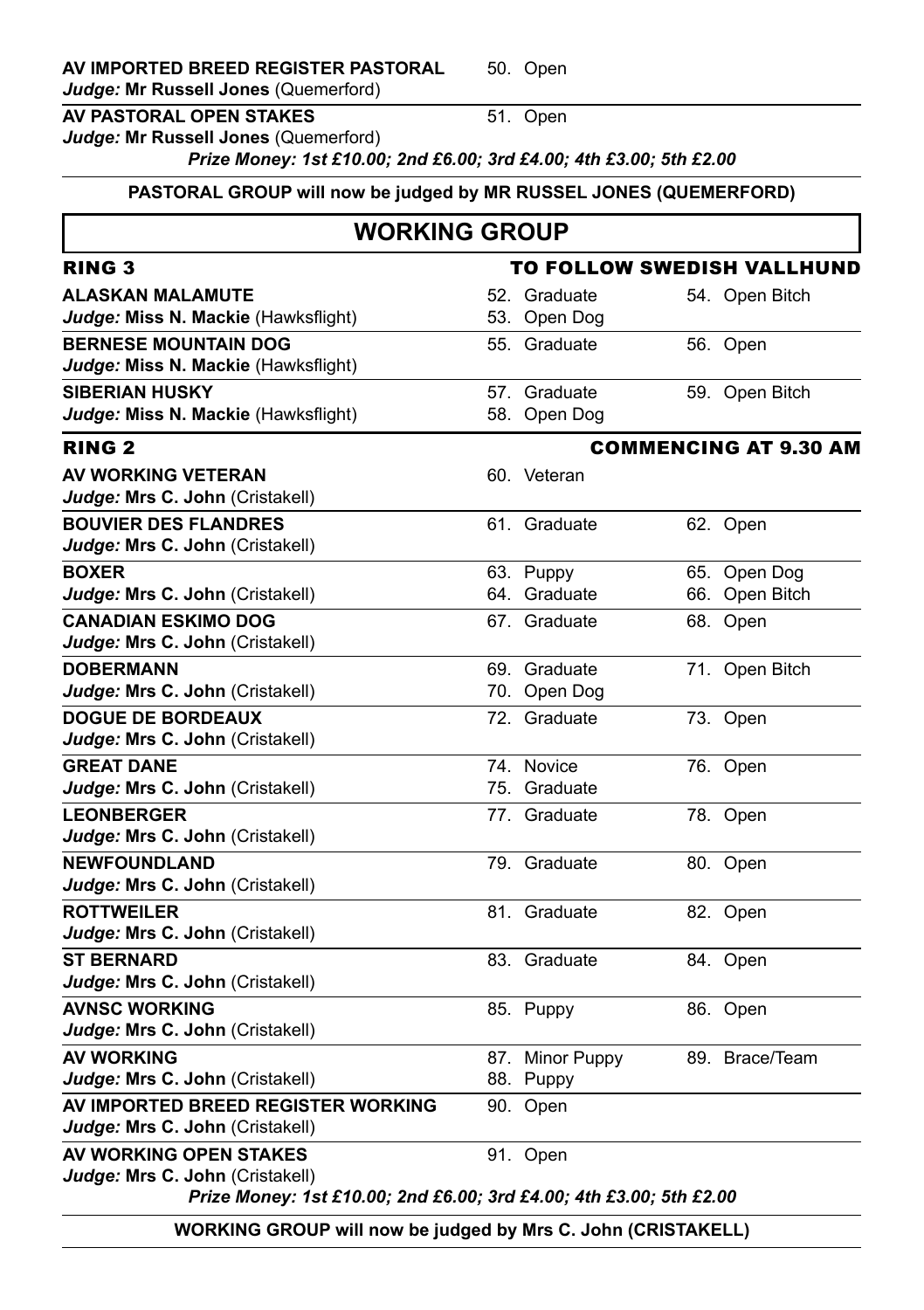### **UTILITY GROUP**

| RING 4                                                                                                                                 |                                 | <b>COMMENCING AT 9.30 AM</b> |
|----------------------------------------------------------------------------------------------------------------------------------------|---------------------------------|------------------------------|
| AV UTILITY VETERAN<br>Judge: Mr P. Hipkiss (Dalkiss)                                                                                   | 92. Veteran                     |                              |
| <b>DALMATIAN</b><br>Judge: Miss P. Edens (Dalens)                                                                                      | 93. Graduate                    | 94. Open                     |
| <b>BULLDOG</b><br>Judge: Mr P. Hipkiss (Dalkiss)                                                                                       | 95. Graduate                    | 96. Open                     |
| <b>CHOW CHOW</b><br>Judge: Mr P. Hipkiss (Dalkiss)                                                                                     | 97. Graduate                    | 98. Open                     |
| <b>FRENCH BULLDOG</b><br>Judge: Mr P. Hipkiss (Dalkiss)                                                                                | 99. Puppy<br>100. Post Graduate | 101. Limit<br>102. Open      |
| <b>GERMAN SPITZ (MITTEL)</b><br>Judge: Mr P. Hipkiss (Dalkiss)                                                                         | 103. Graduate                   | 104. Open                    |
| <b>JAPANESE SPITZ</b><br>Judge: Mr P. Hipkiss (Dalkiss)                                                                                | 105. Graduate                   | 106. Open                    |
| <b>KEESHOND</b><br>Judge: Mr P. Hipkiss (Dalkiss)                                                                                      | 107. Graduate                   | 108. Open                    |
| <b>MINIATURE SCHNAUZER</b><br>Judge: Mr P. Hipkiss (Dalkiss)                                                                           | 109. Graduate                   | 110. Open                    |
| <b>POODLE (MINIATURE)</b><br>Judge: Mr P. Hipkiss (Dalkiss)                                                                            | 111 Graduate                    | 112. Open                    |
| <b>POODLE (STANDARD)</b><br>Judge: Mr P. Hipkiss (Dalkiss)                                                                             | 113. Graduate                   | 114. Open                    |
| POODLE (TOY)<br>Judge: Mr P. Hipkiss (Dalkiss)                                                                                         | 115. Graduate                   | 116. Open                    |
| <b>SHAR PEI</b><br>Judge: Mr P. Hipkiss (Dalkiss)                                                                                      | 117. Graduate                   | 118. Open                    |
| <b>SHIH TZU</b><br>Judge: Mr P. Hipkiss (Dalkiss)                                                                                      | 119. Junior<br>120. Graduate    | 121. Open                    |
| <b>TIBETAN SPANIEL</b><br>Judge: Mr P. Hipkiss (Dalkiss)                                                                               | 122. Puppy<br>123. Graduate     | 124. Limit<br>125. Open      |
| <b>TIBETAN TERRIER</b><br>Judge: Mr P. Hipkiss (Dalkiss)                                                                               | 126. Graduate<br>127. Limit     | 128. Open                    |
| <b>AVNSC UTILITY</b><br>Judge: Mr P. Hipkiss (Dalkiss)                                                                                 | 129. Puppy                      | 130. Open                    |
| AV UTILITY<br>Judge: Mr P. Hipkiss (Dalkiss)                                                                                           | 131. Minor Puppy<br>132. Puppy  | 133. Brace/Team              |
| AV IMPORTED BREED REGISTER UTILITY<br>Judge: Mr P. Hipkiss (Dalkiss)                                                                   | 134. Open                       |                              |
| AV UTILITY OPEN STAKES<br><i>Judge:</i> Mr P. Hipkiss (Dalkiss)<br>Prize Money: 1st £10.00; 2nd £6.00; 3rd £4.00; 4th £3.00; 5th £2.00 | 135. Open                       |                              |

**UTILITY GROUP will now be judged by MR P. HIPKISS (DALKISS)**

ON-LINE ENTRIES CAN MADE UP UNTIL MIDNIGHT ON SUNDAY, 1st MAY 2022 at: www.fossedata.co.uk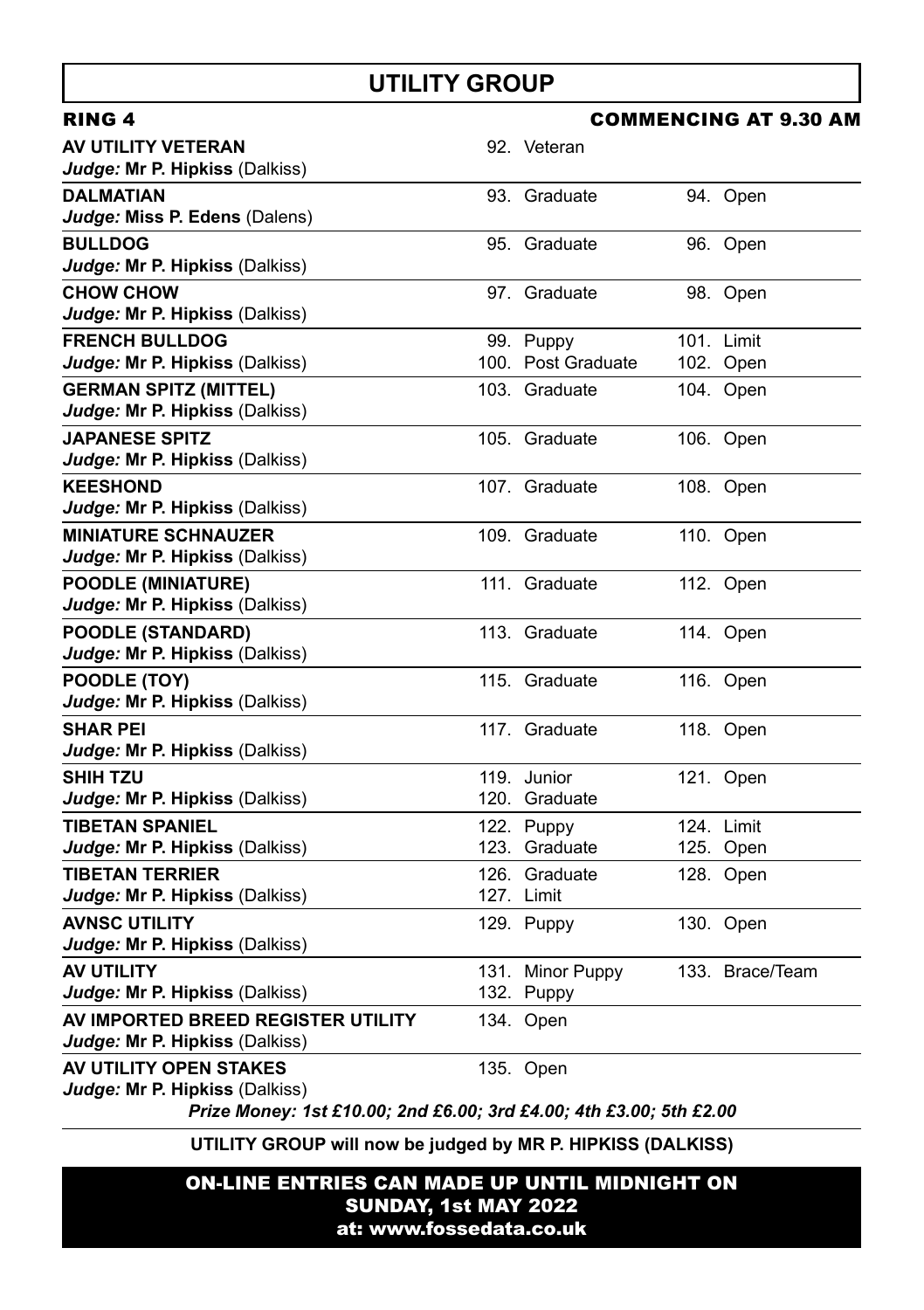### DAY 2  $\sim$  FRIDAY, 10th JUNE 2022 TOY & TERRIER

#### **TOY GROUP**

| <b>RING 1</b>                                |     | <b>COMMENCING AT 9.30 AM</b> |  |                     |  |
|----------------------------------------------|-----|------------------------------|--|---------------------|--|
| <b>AV TOY VETRAN</b>                         |     | 136. Veteran                 |  |                     |  |
| Judge: Miss S. Clark (Canequiss)             |     |                              |  |                     |  |
| <b>AFFENPINSCHER</b>                         |     | 137. Graduate                |  | 138. Open           |  |
| Judge: Miss S. Clark (Canequiss)             |     |                              |  |                     |  |
| <b>BICHON FRISÉ</b>                          |     | 139. Graduate                |  | 140. Open           |  |
| Judge: Miss S. Clark (Canequiss)             |     |                              |  |                     |  |
| <b>CAVALIER KING CHARLES SPANIEL</b>         |     | 141. Puppy Dog               |  | 145. Puppy Bitch    |  |
| Judge: Miss S. Clark (Canequiss)             |     | 142. Junior Dog              |  | 146. Junior Bitch   |  |
|                                              |     | 143. Graduate Dog            |  | 147. Graduate Bitch |  |
|                                              |     | 144. Open Dog                |  | 148. Open Bitch     |  |
| <b>CHIHUAHUA (LONG COAT)</b>                 |     | 149. Post Graduate           |  | 150. Open           |  |
| Judge: Miss S. Clark (Canequiss)             |     |                              |  |                     |  |
| <b>CHIHUAHUA (SMOOTH COAT)</b>               |     | 151. Post Graduate           |  | 152. Open           |  |
| Judge: Miss S. Clark (Canequiss)             |     |                              |  |                     |  |
| <b>CHINESE CRESTED</b>                       |     | 153. Graduate                |  | 154. Open           |  |
| Judge: Miss S. Clark (Canequiss)             |     |                              |  |                     |  |
| <b>ENGLISH TOY TERRIER (BLACK &amp; TAN)</b> |     | 155. Graduate                |  | 156. Open           |  |
| Judge: Miss S. Clark (Canequiss)             |     |                              |  |                     |  |
| <b>ITALIAN GREYHOUND</b>                     |     | 157. Graduate                |  | 158. Open           |  |
| Judge: Miss S. Clark (Canequiss)             |     |                              |  |                     |  |
| <b>JAPANESE CHIN</b>                         |     | 159. Graduate                |  | 161. Open Bitch     |  |
| Judge: Miss S. Clark (Canequiss)             |     | 160. Open Dog                |  |                     |  |
| <b>KING CHARLES SPANIEL</b>                  |     | 162. Graduate                |  | 163. Open           |  |
| Judge: Miss S. Clark (Canequiss)             |     |                              |  |                     |  |
| <b>MINIATURE PINSCHER</b>                    |     | 164 Graduate                 |  | 166. Open Bitch     |  |
| Judge: Miss S. Clark (Canequiss)             |     | 165. Open Dog                |  |                     |  |
| <b>PAPILLON</b>                              | 167 | Junior                       |  | 169. Open           |  |
| Judge: Miss S. Clark (Canequiss)             |     | 168. Graduate                |  |                     |  |
| <b>PEKINGESE</b>                             |     | 170. Graduate                |  | 172. Open Bitch     |  |
| Judge: Miss S. Clark (Canequiss)             |     | 171. Open Dog                |  |                     |  |
| <b>POMERANIAN</b>                            |     | 173. Graduate                |  | 174. Open           |  |
| Judge: Miss S. Clark (Canequiss)             |     |                              |  |                     |  |
| <b>PUG</b>                                   |     | 175. Graduate                |  | 177. Open Bitch     |  |
| Judge: Miss S. Clark (Canequiss)             |     | 176. Open Dog                |  |                     |  |
| <b>YORKSHIRE TERRIER</b>                     |     | 178. Graduate                |  | 179. Open           |  |
| Judge: Miss S. Clark (Canequiss)             |     |                              |  |                     |  |
|                                              |     |                              |  |                     |  |

#### NOT FOR COMPETITION

Dogs may be entered 'Not for Competition' at this show but must abide by the following: Registered at the Kennel Club on any of the following: A: Breed Register. B: Imported Breed Register (Imported Register Dogs who have yet to have a published Breed Standard may enter N.F.C.) C: Obedience & Working Trials Register. D: All dogs entered N.F.C. must be accompanied by a dog entered in competition at the show. E: The name of the dog AS REGISTERED AT THE KENNEL CLUB must be entered on the Entry Form.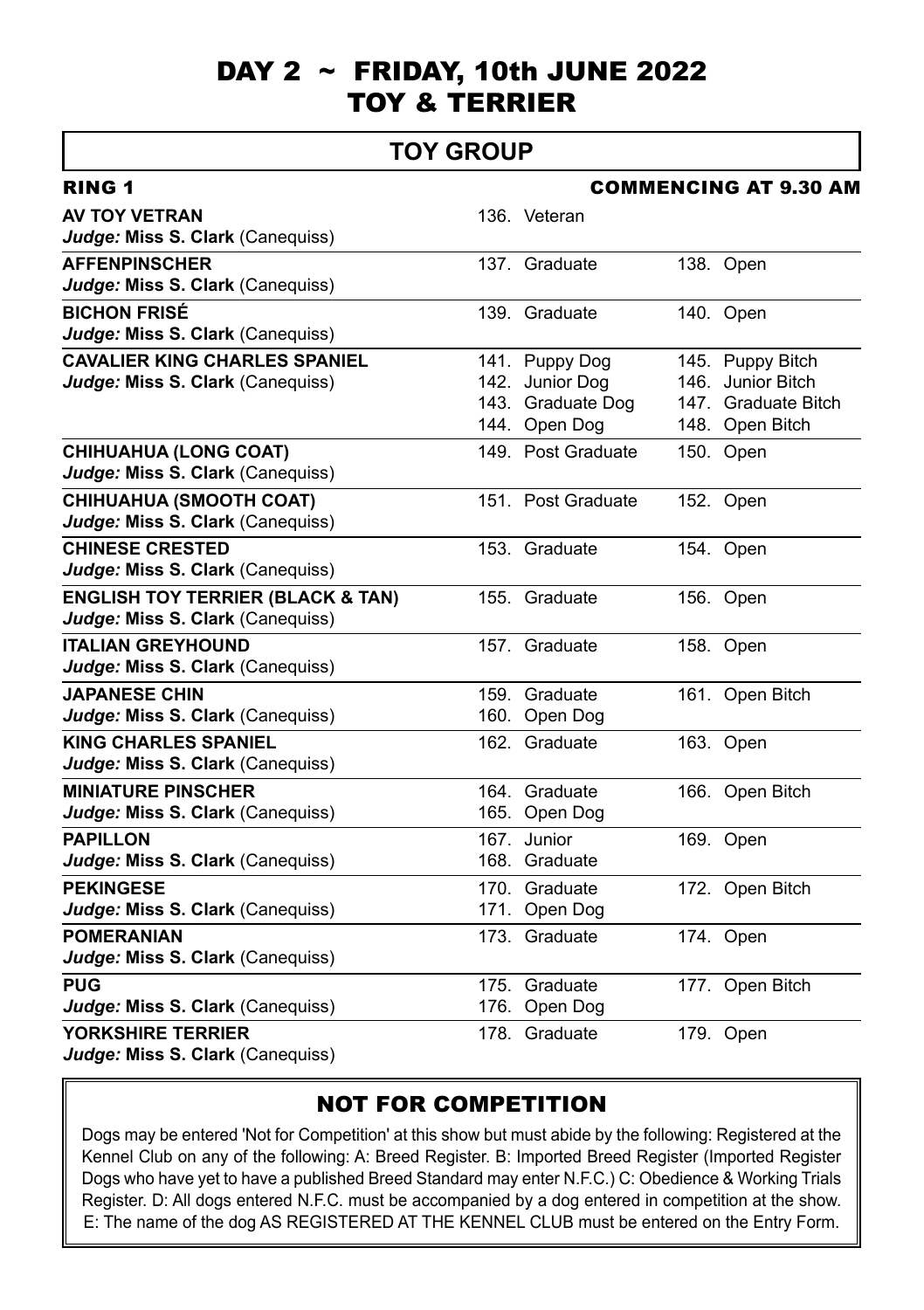| AVNSC TOY                                                           |                      | 180. Puppy       | 181. Open                       |
|---------------------------------------------------------------------|----------------------|------------------|---------------------------------|
| Judge: Miss S. Clark (Canequiss)                                    |                      |                  |                                 |
| <b>AV TOY</b>                                                       |                      | 182. Minor Puppy | 184. Brace/Team                 |
| Judge: Miss S. Clark (Canequiss)                                    |                      | 183. Puppy       |                                 |
| AV IMPORTED BREED REGISTER TOY                                      |                      | 185. Open        |                                 |
| Judge: Miss S. Clark (Canequiss)                                    |                      |                  |                                 |
| AV TOY OPEN STAKES                                                  |                      | 186. Open        |                                 |
| Judge: Miss S. Clark (Canequiss)                                    |                      |                  |                                 |
| Prize Money: 1st £10.00; 2nd £6.00; 3rd £4.00; 4th £3.00; 5th £2.00 |                      |                  |                                 |
| TOY GROUP will now be judged by MISS S. CLARK (CANEQUISS)           |                      |                  |                                 |
|                                                                     | <b>TERRIER GROUP</b> |                  |                                 |
| <b>RING 1</b>                                                       |                      |                  | <b>FOLLOWING AV TOY VETERAN</b> |
| <b>BORDER TERRIER</b>                                               |                      | 187. Puppy       | 189. Limit                      |
| Judge: Miss S. Clark (Canequiss)                                    |                      | 188. Graduate    | 190. Open                       |
| <b>RING 2</b>                                                       |                      |                  | <b>COMMENCING AT 9.30 AM</b>    |
| <b>AV TERRIER VETERAN</b>                                           |                      | 191. Veteran     |                                 |
| Judge: Mrs T. Baird (Dowgri)                                        |                      |                  |                                 |
| <b>AIREDALE TERRIER</b>                                             |                      | 192. Graduate    | 193. Open                       |
| Judge: Mrs T. Baird (Dowgri)                                        |                      |                  |                                 |
| <b>BEDLINGTON TERRIER</b>                                           |                      | 194. Graduate    | 195. Open                       |
| Judge: Mrs T. Baird (Dowgri)                                        |                      |                  |                                 |
| <b>BULL TERRIER</b>                                                 |                      | 196. Puppy       | 198. Open                       |
| Judge: Mrs T. Baird (Dowgri)                                        |                      | 197. Graduate    |                                 |
| <b>CAIRN TERRIER</b>                                                |                      | 199. Graduate    | 200. Open                       |
| Judge: Mrs T. Baird (Dowgri)                                        |                      |                  |                                 |
| <b>CESKY TERRIER</b>                                                |                      | 201. Graduate    | 202. Open                       |
| Judge: Mrs T. Baird (Dowgri)                                        |                      |                  |                                 |
| <b>DANDIE DINMONT TERRIER</b>                                       |                      | 203. Graduate    | 204. Open                       |
| Judge: Mrs T. Baird (Dowgri)                                        |                      |                  |                                 |
| <b>FOX TERRIER (SMOOTH)</b>                                         |                      | 205. Graduate    | 206. Open                       |
| Judge: Mrs T. Baird (Dowgri)                                        |                      |                  |                                 |
| <b>FOX TERRIER (WIRE)</b>                                           |                      | 207. Graduate    | 208. Open                       |
| Judge: Mrs T. Baird (Dowgri)                                        |                      |                  |                                 |
| <b>JACK RUSSELL TERRIER</b>                                         |                      | 209. Graduate    | 210. Open                       |
| Judge: Mrs T. Baird (Dowgri)                                        |                      |                  |                                 |
| <b>KERRY BLUE TERRIER</b>                                           |                      | 211. Graduate    | 212. Open                       |
| Judge: Mrs T. Baird (Dowgri)                                        |                      |                  |                                 |
| <b>MANCHESTER TERRIER</b>                                           |                      | 213. Graduate    | 214. Open                       |
| Judge: Mrs T. Baird (Dowgri)                                        |                      |                  |                                 |
| <b>NORFOLK TERRIER</b>                                              |                      | 215. Graduate    | 216. Open                       |
| Judge: Mrs T. Baird (Dowgri)                                        |                      |                  |                                 |
| <b>PARSON RUSSELL TERRIER</b>                                       |                      | 217. Graduate    | 218. Open                       |
| Judge: Mrs T. Baird (Dowgri)                                        |                      |                  |                                 |
| <b>SCOTTISH TERRIER</b>                                             |                      | 219. Graduate    | 220. Open                       |
| Judge: Mrs T. Baird (Dowgri)                                        |                      |                  |                                 |
| SOFT COATED WHEATEN TERRIER                                         |                      | 221. Graduate    | 222. Open                       |
| Judge: Mrs T. Baird (Dowgri)                                        |                      |                  |                                 |
|                                                                     |                      |                  |                                 |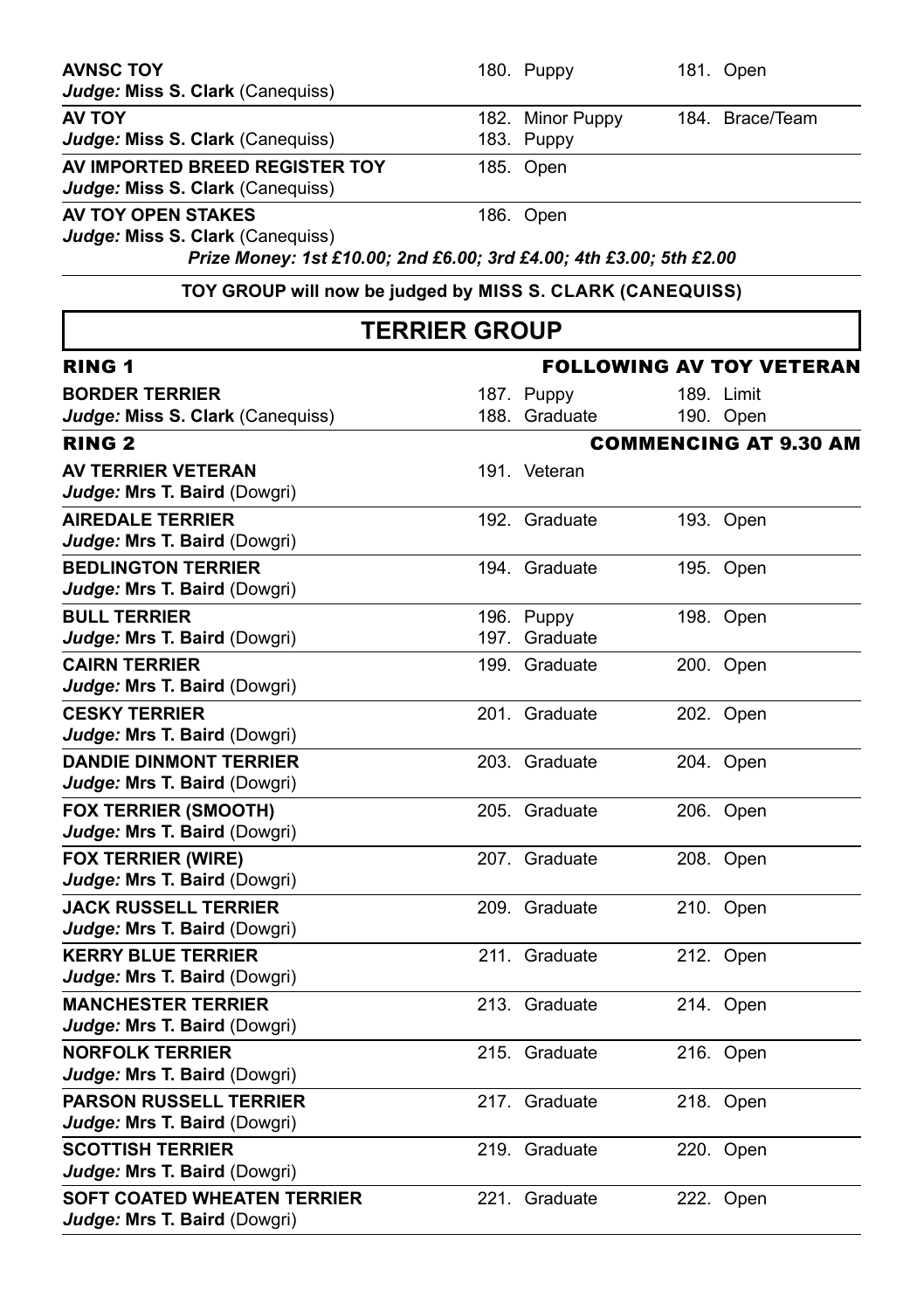| <b>STAFFORDSHIRE BULL TERRIER</b><br>Judge: Mrs T. Baird (Dowgri)  | 223. Puppy<br>224. Post Graduate | 225. Open Dog<br>226. Open Bitch |
|--------------------------------------------------------------------|----------------------------------|----------------------------------|
| <b>WEST HIGHLAND WHITE TERRIER</b><br>Judge: Mrs T. Baird (Dowgri) | 227. Graduate                    | 228. Open                        |
| <b>AVNSC TERRIER</b><br>Judge: Mrs T. Baird (Dowgri)               | 229. Puppy                       | 230. Open                        |
| <b>AV TERRIER</b><br>Judge: Mrs T. Baird (Dowgri)                  | 231. Minor Puppy<br>232. Puppy   | 233. Brace/Team                  |
| AV IMPORTED BREED REGISTER TERRIER<br>Judge: Mrs T. Baird (Dowgri) | 234. Open                        |                                  |
| AV TERRIER OPEN STAKES<br><b>Judge: Mrs T. Baird (Dowgri)</b>      | 235. Open                        |                                  |

*Prize Money: 1st £10.00; 2nd £6.00; 3rd £4.00; 4th £3.00; 5th £2.00*

**TERRIER GROUP will now be judged by MRS T. BAIRD (DOWGRI)**

### DAY  $3 \sim$  SATURDAY, 11th JUNE 2022 HOUND & GUNDOG

#### **HOUND GROUP**

| <b>RING 1</b>                              | <b>COMMENCING AT 9.30 AM</b> |                       |  |                 |
|--------------------------------------------|------------------------------|-----------------------|--|-----------------|
| <b>AV HOUND VETERAN</b>                    |                              | 236. Veteran          |  |                 |
| Judge: Mr M. Turner (Rafthouse)            |                              |                       |  |                 |
| <b>AFGHAN HOUND</b>                        |                              | 237. Puppy            |  | 239. Open       |
| Judge: Mr M. Turner (Rafthouse)            |                              | 238. Graduate         |  |                 |
| <b>BASSET HOUND</b>                        |                              | 240. Graduate         |  | 241. Open       |
| Judge: Mr M. Turner (Rafthouse)            |                              |                       |  |                 |
| <b>BEAGLE</b>                              |                              | 242. Graduate         |  | 243. Open       |
| Judge: Mr M. Turner (Rafthouse)            |                              |                       |  |                 |
| <b>BORZOI</b>                              |                              | 244. Graduate         |  | 245. Open       |
| Judge: Mr M. Turner (Rafthouse)            |                              |                       |  |                 |
| <b>GREYHOUND</b>                           |                              | 246. Graduate         |  | 247. Open       |
| Judge: Mr M. Turner (Rafthouse)            |                              |                       |  |                 |
| <b>HAMILTONSTOVARE</b>                     |                              | 248. Graduate         |  | 249. Open       |
| Judge: Mr M. Turner (Rafthouse)            |                              |                       |  |                 |
| <b>IBIZAN HOUND</b>                        |                              | 250. Limit            |  | 252. Open Bitch |
| Judge: Mr M. Turner (Rafthouse)            |                              | 251. Open Dog         |  |                 |
| <b>IRISH WOLFHOUND</b>                     |                              | 253. Special Yearling |  | 254. Open       |
| Judge: Mr M. Turner (Rafthouse)            |                              |                       |  |                 |
| <b>PHARAOH HOUND</b>                       |                              | 255. Graduate         |  | 256. Open       |
| Judge: Mr M. Turner (Rafthouse)            |                              |                       |  |                 |
| <b>SALUKI</b>                              |                              | 257. Graduate         |  | 258. Open       |
| Judge: Mr M. Turner (Rafthouse)            |                              |                       |  |                 |
| <b>WHIPPET</b>                             |                              | 259. Puppy            |  | 262. Limit      |
| Judge: Mr M. Turner (Rafthouse)            |                              | 260. Novice           |  | 263. Open Dog   |
|                                            |                              | 261. Post Graduate    |  | 264. Open Bitch |
| <b>DACHSHUND (MINIATURE SMOOTH-HAIRED)</b> |                              | 265. Novice           |  | 267. Open       |
| Judge: Mrs L. Amos (Dacatec)               |                              | 266. Graduate         |  |                 |
| <b>DACHSHUND (MINIATURE LONG-HAIRED)</b>   |                              | 268. Novice           |  | 270. Open       |
| Judge: Mrs L. Amos (Dacatec)               |                              | 269. Graduate         |  |                 |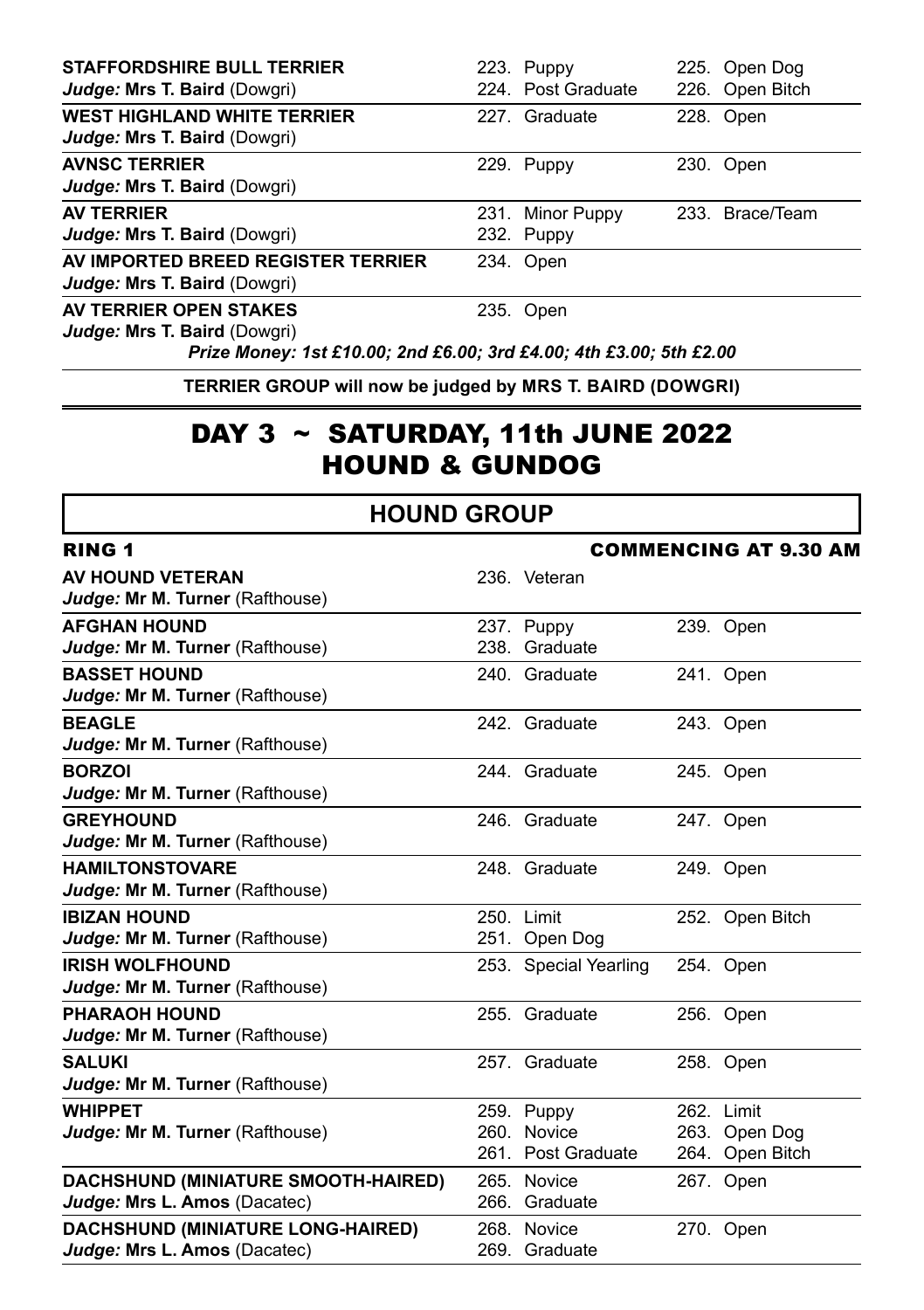| <b>DACHSHUND (MINIATURE WIRE-HAIRED)</b>                           | 271 Novice       | 273. Open       |
|--------------------------------------------------------------------|------------------|-----------------|
| Judge: Mrs L. Amos (Dacatec)                                       | 272. Graduate    |                 |
| <b>DACHSHUND (SMOOTH-HAIRED)</b>                                   | 274. Graduate    | 275. Open       |
| Judge: Mrs L. Amos (Dacatec)                                       |                  |                 |
| <b>DACHSHUND (LONG-HAIRED)</b>                                     | 276. Graduate    | 277. Open       |
| Judge: Mrs L. Amos (Dacatec)                                       |                  |                 |
| <b>DACHSHUND (WIRE-HAIRED)</b>                                     | 278. Novice      | 280. Open       |
| Judge: Mrs L. Amos (Dacatec)                                       | 279. Graduate    |                 |
| <b>AVNSC HOUND</b>                                                 | 281. Puppy       | 282. Open       |
| Judge: Mr M. Turner (Rafthouse)                                    |                  |                 |
| <b>AV HOUND</b>                                                    | 283. Minor Puppy | 285. Brace/Team |
| Judge: Mr M. Turner (Rafthouse)                                    | 284. Puppy       |                 |
| AV IMPORTED BREED REGISTER HOUND                                   | 286. Open        |                 |
| Judge: Mr M. Turner (Rafthouse)                                    |                  |                 |
| AV HOUND OPEN STAKES                                               | 287. Open        |                 |
| Judge: Mr M. Turner (Rafthouse)                                    |                  |                 |
| Driza Manow 1st 510 00: 2nd 56 00: 2rd 51 00: 1th 52 00: 5th 52 00 |                  |                 |

*Prize Money: 1st £10.00; 2nd £6.00; 3rd £4.00; 4th £3.00; 5th £2.00*

**HOUND GROUP will now be judged by MR M. TURNER (RAFTHOUSE)**

### **GUNDOG GROUP**

| <b>RING 2</b>                                                     | <b>COMMENCING AT 9.30 AM</b> |                                                                                                                                     |  |                                                                                                                                                   |
|-------------------------------------------------------------------|------------------------------|-------------------------------------------------------------------------------------------------------------------------------------|--|---------------------------------------------------------------------------------------------------------------------------------------------------|
| <b>AV GUNDOG VETERAN</b><br>Judge: Mrs J. Cule (Mordax)           |                              | 288. Veteran                                                                                                                        |  |                                                                                                                                                   |
| <b>ENGLISH SETTER</b><br>Judge: Mrs J. Cule (Mordax)              |                              | 289. Graduate<br>290. Open Dog                                                                                                      |  | 291. Open Bitch                                                                                                                                   |
| <b>GERMAN SHORTHAIRED POINTER</b><br>Judge: Mrs J. Cule (Mordax)  |                              | 292. Graduate                                                                                                                       |  | 293. Open                                                                                                                                         |
| <b>GORDON SETTER</b><br>Judge: Mrs J. Cule (Mordax)               |                              | 294. Graduate                                                                                                                       |  | 295. Open                                                                                                                                         |
| <b>HUNGARIAN VIZSLA</b><br>Judge: Mrs J. Cule (Mordax)            |                              | 296. Graduate                                                                                                                       |  | 297. Open                                                                                                                                         |
| <b>HUNGARIAN WIREHAIRED VIZSLA</b><br>Judge: Mrs J. Cule (Mordax) |                              | 298. Graduate                                                                                                                       |  | 299. Open                                                                                                                                         |
| <b>IRISH SETTER</b><br>Judge: Mrs J. Cule (Mordax)                |                              | 300. Puppy<br>301. Post Graduate                                                                                                    |  | 302. Limit<br>303. Open                                                                                                                           |
| <b>ITALIAN SPINONE</b><br>Judge: Mrs J. Cule (Mordax)             |                              | 304. Graduate                                                                                                                       |  | 305. Open                                                                                                                                         |
| <b>POINTER</b><br>Judge: Mrs J. Cule (Mordax)                     |                              | 306. Graduate<br>307. Open Dog                                                                                                      |  | 308. Open Bitch                                                                                                                                   |
| <b>RETRIEVER (CURLY COATED)</b><br>Judge: Mrs J. Cule (Mordax)    |                              | 309. Graduate                                                                                                                       |  | 310. Open                                                                                                                                         |
| <b>RETRIEVER (FLAT COATED)</b><br>Judge: Mrs J. Cule (Mordax)     |                              | 311. Graduate<br>312. Open Dog                                                                                                      |  | 313. Open Bitch                                                                                                                                   |
| <b>RETRIEVER (GOLDEN)</b><br>Judge: Mrs C.A. Gilbert (Okus)       |                              | 314. Puppy Dog<br>315. Junior Dog<br>316. Novice Dog<br>317. Graduate Dog<br>318. Post Grad. Dog<br>319. Limit Dog<br>320. Open Dog |  | 321. Puppy Bitch<br>322. Junior Bitch<br>323. Novice Bitch<br>324. Graduate Bitch<br>325. Post Grad, Bitch<br>326. Limit Bitch<br>327. Open Bitch |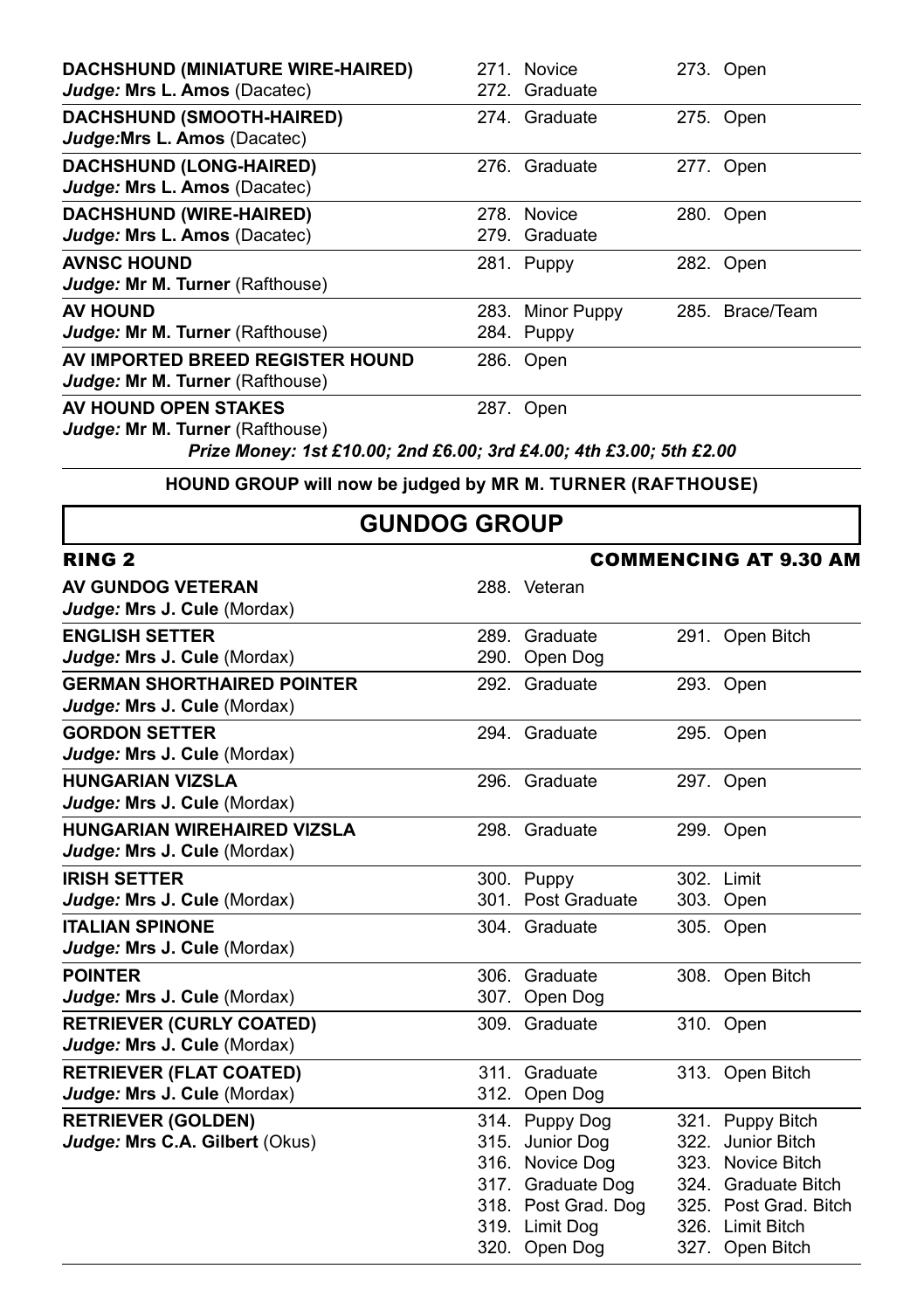| <b>RETRIEVER (LABRADOR)</b>                                                |      | 328. Puppy       | 331. Graduate   |
|----------------------------------------------------------------------------|------|------------------|-----------------|
| Judge: Mrs J. Cule (Mordax)                                                |      | 329. Junior      | 332. Open Dog   |
|                                                                            |      | 330. Novice      | 333. Open Bitch |
| <b>RETRIEVER (NOVA SCOTIA DUCK TOLLING)</b><br>Judge: Mrs J. Cule (Mordax) |      | 334. Graduate    | 335. Open       |
| <b>SPANIEL (AMERICAN COCKER)</b>                                           |      | 336. Graduate    | 337. Open       |
| Judge: Mrs J. Cule (Mordax)                                                |      |                  |                 |
| <b>SPANIEL (CLUMBER)</b>                                                   |      | 338. Graduate    | 339. Open       |
| Judge: Mrs J. Cule (Mordax)                                                |      |                  |                 |
| <b>SPANIEL (COCKER)</b>                                                    |      | 340. Puppy       | 342. Limit      |
| Judge: Mrs J. Cule (Mordax)                                                |      | 341. Graduate    | 343. Open       |
| <b>SPANIEL (ENGLISH SPRINGER)</b>                                          |      | 344 Graduate     | 346. Open Bitch |
| Judge: Mrs J. Cule (Mordax)                                                |      | 345. Open Dog    |                 |
| <b>SPANIEL (SUSSEX)</b>                                                    |      | 347. Graduate    | 348. Open       |
| Judge: Mrs J. Cule (Mordax)                                                |      |                  |                 |
| <b>SPANIEL (WELSH SPRINGER)</b>                                            |      | 349. Graduate    | 350. Open       |
| Judge: Mrs J. Cule (Mordax)                                                |      |                  |                 |
| <b>WEIMARANER</b>                                                          |      | 351. Graduate    | 352. Open       |
| Judge: Mrs J. Cule (Mordax)                                                |      |                  |                 |
| <b>AVNSC GUNDOG</b>                                                        |      | 353. Puppy       | 354. Open       |
| Judge: Mrs J. Cule (Mordax)                                                |      |                  |                 |
| <b>AV GUNDOG</b>                                                           |      | 355. Minor Puppy | 357. Brace/Team |
| Judge: Mrs J. Cule (Mordax)                                                |      | 356. Puppy       |                 |
| AV IMPORTED BREED REGISTER GUNDOG                                          |      | 358. Open        |                 |
| Judge: Mrs J. Cule (Mordax)                                                |      |                  |                 |
| AV GUNDOG OPEN STAKES                                                      | 359. | Open             |                 |
| Judge: Mrs J. Cule (Mordax)                                                |      |                  |                 |

*Prize Money: 1st £10.00; 2nd £6.00; 3rd £4.00; 4th £3.00; 5th £2.00*

**GUNDOG GROUP will now be judged by MRS J. CULE (MORDAX)**

**Best in Show ~ Reserve Best in Show**

**Best Puppy in Show ~ Reserve Best Puppy in Show**

**Best Veteran in Show ~ Reserve Best Veteran in Show**

*will now be judged by*

#### *Judge:* **MRS J. CULE** (MORDAX)

*Best Veteran in Show will be selected from the winners of the Group A.V. Veteran Classes only*

### **• RULES & REGULATIONS •**

- 
- 1. The Show will open at 8.30 am. 2. Dogs will be received at any time but it is the exhibitor's responsibility to ensure that exhibits are available for judging when required.
- 3. Judging will commence at 9.30 am.
- 4. Exhibits may be removed from the Show after their judging has been completed. The Show will close half an hour after all judging has been completed.
- 5. Entry Fees: **First Entry** £8.00 per dog; **Subsequent Entries** £2.50 with same dog; **Brace/Team** £2.50 per Brace/ Team. **Not for Competition:** £5.00 per dog (*Dogs must be KC registered, over 4 months of age and accompanying a dog entered for competition. Full details must be given on the entry form. Dogs entered NFC do NOT count for number of passes issued.*).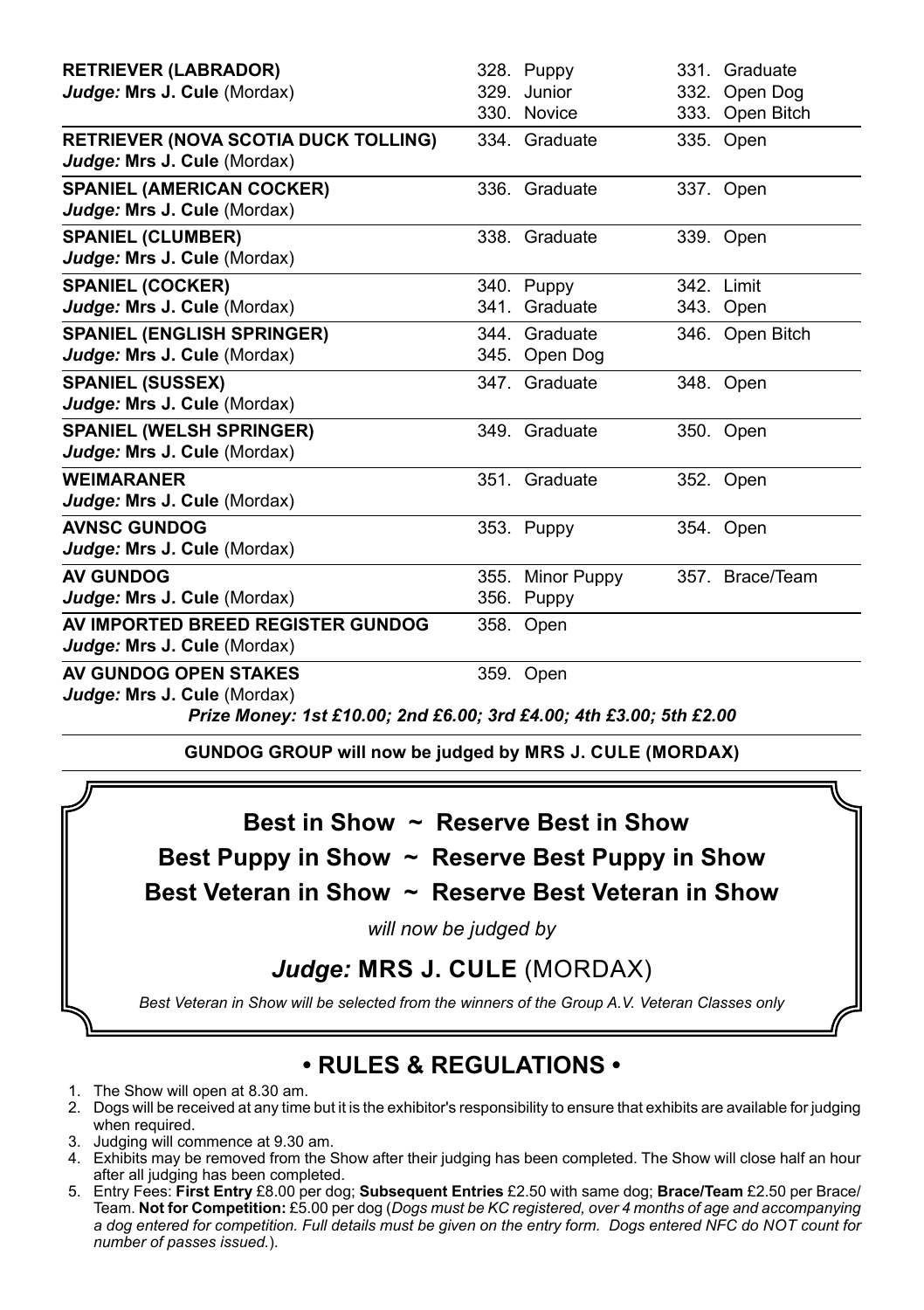- 6. Prize Money on offer at this show: Best in Show £50.00; Reserve Best in Show £25.00; Best Puppy in Show £50.00; Reserve Best Puppy in Show £25.00, Group winners £5.00; Puppy Group winners £5.00; Best Veteran in Show £10.00. Stakes classes: 1st £10.00; 2nd £6.00; 3rd £4.00; 4th £3.00; 5th £2.00.
- 7. The Committee reserves to itself the right to refuse entries.
- 8. Puppies under six calendar months of age on the first day of the Show are not eligible for exhibition.
- 9. The mating of bitches within the precincts of the Show is forbidden.

#### 10. **Best Puppy in Show**

Where a Best Puppy in Show competition is scheduled the Best Puppy in Show is a puppy which has competed and has been declared Best Puppy in Breed, Best Any Variety Not Separately Classified Puppy or Best Any Variety Imported Breed Register Puppy. A puppy is a dog of six and not exceeding twelve calendar months of age on the first day of the Show. Where the Best of Breed, Best in Group or Best in Show is a puppy it may, at the discretion of the judge, be awarded Best Puppy in Breed, Best Puppy in Group and Best Puppy in Show respectively. Where the Reserve Best of Breed, Reserve Best of Group or Reserve Best in Show is a puppy which has only been beaten by an adult dog it may, at the discretion of the judge, be Best Puppy in Breed, Best Puppy in Group and Best Puppy in Show respectively. Consequently, selection of Best Puppy in Breed, Best Puppy in Group and Best Puppy in Show must follow the selection of Best of Breed, Best in Group and Best in Show respectively. Best Puppy in Group and subsequent Group placings must be selected from:

- a. Those puppies declared Best Puppy in Breed.
- b. The puppy declared Best Puppy from the Any Variety Not Separately Classified classes in each Group.
- c. The puppy declared Best Puppy from the Any Variety Imported Breed Register classes in each Group.
- Best Puppy in Show must be selected from the Best Puppy in Group winners.

#### 11. **Best in Show**

The dog declared Best in Show is a dog which has competed and has been declared Best of Breed, Best Any Variety Not Separately Classified or Best Any Variety Imported Breed Register.

- a. *Shows Judged on the Group System:* (Definition: Shows judged on the Group System includes classes for breeds within more than one group, as defined in Kennel Club Regulation B(A); and require a judge to declare a best of each group after which the exhibits so declared will compete for the award of Best in Show and Reserve Best in Show.)
	- 1) *Best of Breed:* Where a breed is separately classified a Best of Breed may be declared from those exhibits which have received a first prize in a breed class at the show. Where separate classes are provided for each sex of a breed a Best of each Sex must be declared.
	- 2) *Best of Group:* Best of group and subsequent placings must be selected from:
		- a) The Best of Breed winners in each Group.
		- b) The best dog from the Any Variety Not Separately Classified classes in each Group.
		- c) The Best dog from Any Variety Imported Breed Register classes in each Group.
	- 3) *Best in Show:* Best in Show must be selected from the Best of Group winners. Reserve Best in Show must be selected from the remaining Group winners following the selection for Best in Show.
- 12. Exhibits will not be admitted to Group or Best in Show competition after a period of ten minutes has elapsed since the announcement that exhibits are required for judging, unless they have been unavoidably delayed by previous judging not being completed on time, and then only with the special permission of the Show Management.
- 13. Exhibitors must not pick up dogs by their tails and leads when lifting them nor handle a dog in a manner which causes its feet not to touch the ground when on the move. This is not acceptable. Exhibitors should note that such practice would constitute harsh handling and reports of such practice will be referred to the Committee under Kennel Club Show Regulation F11.
- 14. All exhibitors must be familiar with Kennel Club Regulation F (Annex B) Regulations for the Preparation of Dogs for Exhibition.
- 15. All dogs resident outside of the UK must be issued with a Kennel Club Authority to Compete number before entry to the show/event can be made. All overseas entries without an Authority to Compete number will be returned to the exhibitor/competitor.
- 16. **Dogs in Vehicles on Hot Days.** Your dog is vulnerable and at risk during hot weather and the Kennel Club offers the following guidance to help guide you through the do's and don'ts travelling to and whilst at KC licensed events.
	- When travelling to a show please take a moment to consider whether the route to the show is on a busy holiday route, and leave earlier to avoid increased time in traffic jams.
	- If your vehicle is not air-conditioned seriously consider whether travelling to the show is a good idea at all.
	- The vehicle should be as fully ventilated as possible, and plenty of stops should be taken, with lots of water available to drink.
	- Ensure your dog is not sitting in full sunlight. There should be plenty of free flowing air around the dog.
	- When at the show, never leave your dog in the vehicle.
	- Keep the dog in the shade take your own shade for example a large umbrella and always have plenty of water available to drink so your dog stays well hydrated.
	- Avoid your dog taking part in unnecessary exertion, or from standing in exposed sunlight for extended lengths of time.

Remember, if you feel hot your dog is very likely to feel much hotter and dehydrated, and this could lead to dire results. Please look after your dog's welfare. **WARNING: IF YOUR DOG IS FOUND TO BE AT RISK FORCIBLE ENTRY TO YOUR VEHICLE MAY BE NECESSARY WITHOUT LIABILITY FOR ANY DAMAGE CAUSED.**

17. Anyone whose dog is entered at a Kennel Club licensed event should take all reasonable steps to ensure the needs of their dog(s) are met, and should not put a dog's health and welfare at risk by any action, default, omission or otherwise. Breach of Kennel Club Regulations in this respect may be referred to the Board for disciplinary action under the Kennel Club Rules and Regulations. The use of pinch collars, electronic shock collars, or prong collars, is not permitted at any show licensed by the Kennel Club. This shall apply at the venue or within the precincts of the show.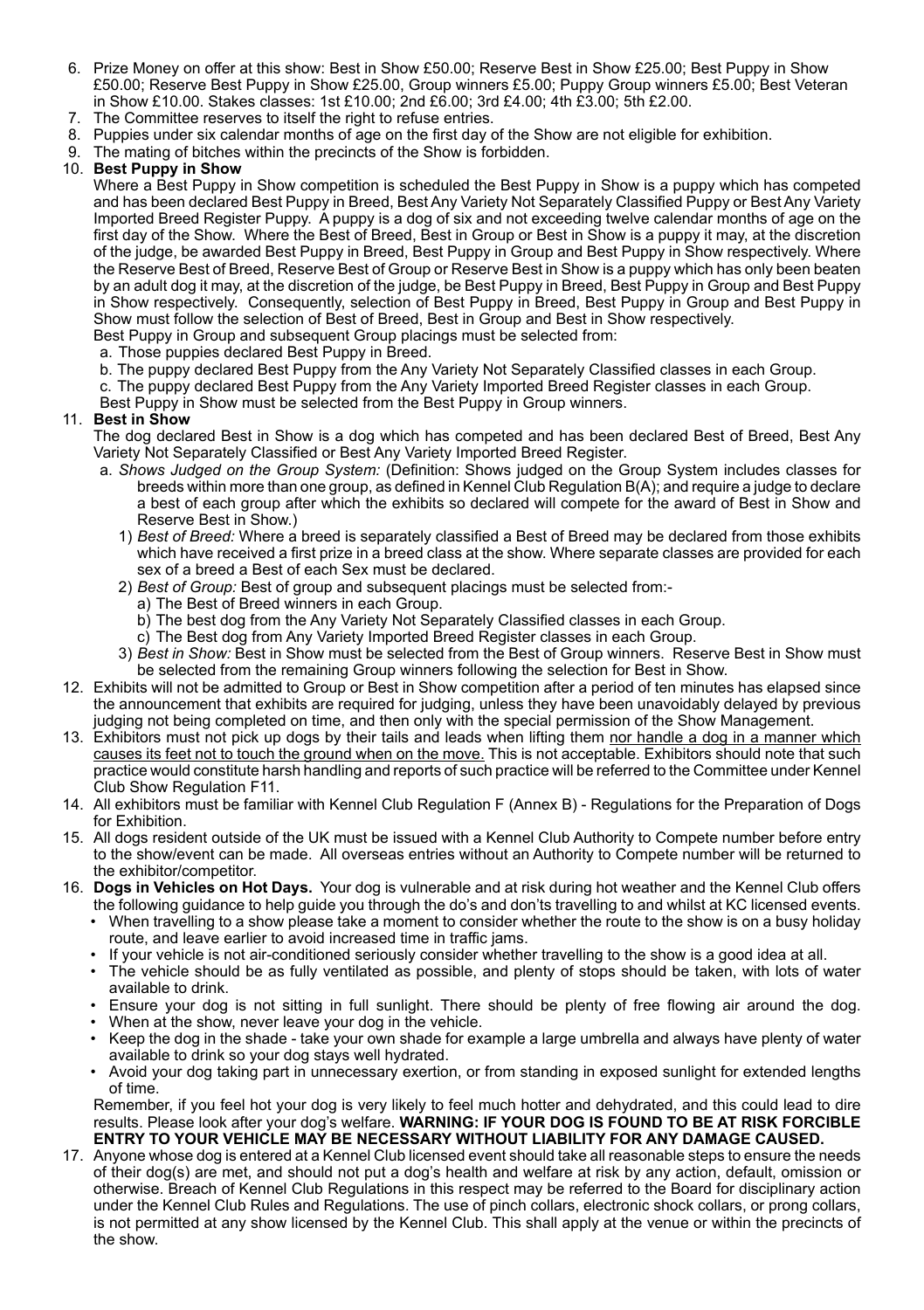- 18. Not for Competition entries will be accepted. Details of each dog so entered must be recorded on the entry form and must be Kennel Club registered.
- 19. No modifications will be made to this Schedule except by permission of the Board of the Kennel Club, which will be followed by advertisement in the Canine Press wherever possible.
- 20. Gangways, entrances and exits must be kept clear, any obstructions will be removed by an official of the show.
- 21. A charge of £10.00 will be made to any exhibitor if their cheque is returned by their bank and has to be represented by the Association.
- 22. Vicious dogs are not eligible and must not be brought to the show. Exhibitors are held responsible for any damage incurred by their dogs during the show.
- 23. Exhibitors are reminded that their children are their responsibility and must be kept under control at all times. Any damage caused by an exhibitor's child must be paid for by the said exhibitor.
- 24. Exhibitors are advised that the Kennel Club will not longer accept cheque stubs as proof of posting. S.A.E., S.A.P.C. or Proof of Posting slips from the Post Office are acceptable.
- 25. Entry forms without correct fees will be ignored.
- 26. The Committee will not be responsible for any accident or mistake, loss or damage to exhibits, which are at the sole risk of the exhibitor, and it is on this understanding only that entries are accepted.
- 27. The Committee can accept no responsibility for products advertised or sold by stall holders at the Show and remind exhibitors that grooming products on sale may not meet the requirements of Regulation F (B).
- 28. No animal other than an exhibit shall be brought into the precincts of the show during its continuance, except a guide dog for the blind, or a hearing dog for the deaf.
- 29. EXHIBITORS PASSES Each exhibitor or partnership will receive one pass. Any exhibitor or partnership entering three or more dogs will receive an extra pass, this will be strictly adhered to. Not For Competition entries do not count towards entry passes.
- 30. Cups will only be issued at the discretion of the Cup Steward. All cups must be collected no later than 15 minutes after all judging has been completed each day.
- 31. The judge shall be empowered to withhold any award, if in his opinion, there is a lack of sufficient merit, or, if in his opinion, the attention of the exhibit has been improperly attracted after he has warned the handler, but he must mark on his judging slip that the award has been withheld)
- 32. Note: THE ATTRACTION OF THE ATTENTION OF EXHIBITS BY ANY METHOD FROM THE RINGSIDE OR FROM THE OUTSIDE OF THE RING IS PROHIBITED, IT IS THE DUTY OF THE JUDGE, STEWARD, OR SHOW EXECUTIVE NOTICING SUCH ATTRACTION TO ASK THAT IT CEASE.
- 33. NOTE: Persons allowed in the judging rings. Those persons allowed in the rings are: the judge and his ring stewards, no other person is allowed in the ring without the authority of the Show Management.

#### **• DEFINITIONS OF CLASSES •**

In the following definitions, a Challenge Certificate includes any Show award that counts towards the title of Champion under the Rules of any governing body recognised by the Kennel Club. Wins at Championship Shows in breed classes where Challenge Certificates are not on offer shall be counted as wins at Open Shows. In the case of a dog owned in partnership and entered in Members' classes or competing for Members' Specials each partner must at the time of entry be a member of the Society. In estimating the number of awards won, all wins up to and including the seventh day before the date of closing of postal entries shall be counted when entering for any class i.e. **Wednesday, 13th April 2022.** Wins in Variety classes do not count for entry in Breed classes but when entering for Variety classes, wins in both Breed and Variety classes must be counted. First prizes awarded in any classes defined as Special do not count towards eligibility. If an exhibitor reports before the judging of a class or classes that a dog has been entered which is ineligible, the exhibitor may choose one of the following options:-

- (1) *Withdrawal*
	- The dog may be withdrawn from competition subject to the conditions of Regulation F.(1).19.
- (2) *Transfer*
	- a) If a dog is ineligible for a class or classes as regards its breed, colour, sex, weight or height the Show Secretary shall transfer it to the equivalent class or classes for the correct breed, colour, sex, weight or height and, in the event of there being no equivalent class, Minor Puppy and Puppy excepted to the Open class for the correct breed, colour, sex, weight or height.
	- b) If an exhibit is entered incorrectly in a Minor Puppy class, Puppy class or Junior class, which is over age but under twelve calendar months of age, eighteen calendar months of age or twenty four calendar months of age respectively, the Show Secretary shall transfer the exhibit to the Puppy class, Junior class or Yearling class respectively for the correct breed, colour, sex, weight or height and in the event of there being no Puppy, Junior or Yearling class to the Open class for the correct breed, colour, sex, weight or height.
	- c) For any reason other than the above, the Show Secretary shall transfer it to the Open class for the correct breed, colour, sex, weight or height.
	- d) If an exhibit arrives late and misses a class, even if it is the only class in which the dog is entered, the dog may not be transferred to any other class.
- **MINOR PUPPY** For dogs of six and not exceeding nine calendar months of age on the first day of the Show.

**PUPPY** For dogs of six and not exceeding twelve calendar months of age on the first day of the Show.

**JUNIOR** For dogs of six and not exceeding eighteen calendar months of age on the first day of the Show.

- **NOVICE** For dogs which have not won a Challenge Certificate/CACIB/CAC/Green Star or three or more First Prizes at Open and Championship Shows (Minor Puppy, Special Minor Puppy, Puppy and Special puppy classes excepted, whether restricted or not).
- **GRADUATE** For dogs which have not won a Challenge Certificate/CACIB/CAC/Green Star or four or more First Prizes at Championship Shows in Graduate, Post Graduate, Minor Limit, Mid Limit, Limit and Open classes, whether restricted or not where Challenge Certificates were offered for the breed.